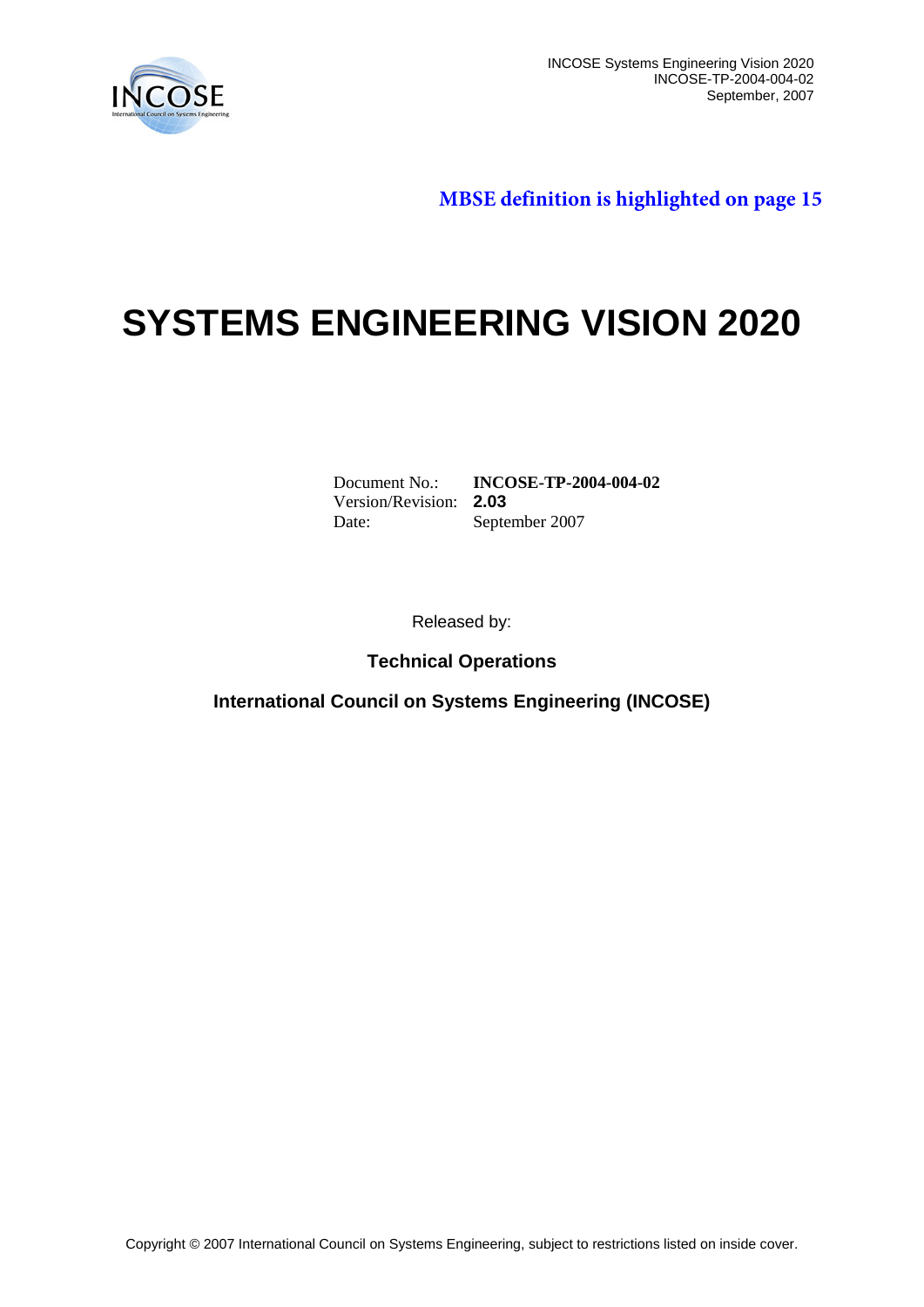

### **Copyright Notice**

This INCOSE Technical Product was prepared by the Systems Engineering Vision Working Group of the International Council on Systems Engineering (INCOSE). It is approved by the INCOSE Technical Operations for release as an INCOSE Technical Product.

Copyright (c) 2007 by INCOSE, subject to the following restrictions:

Author use: Authors have full rights to use their contributions in a totally unfettered way with credit to the INCOSE Technical Product.

INCOSE use: Permission to reproduce this document and to prepare derivative works from this document for INCOSE use is granted provided this copyright notice is included with all reproductions and derivative works.

External Use. This document may be shared or distributed to non-INCOSE third parties. Requests for permission to reproduce this document in whole are granted provided it is not altered in any way Extracts for use in other works are permitted provided this copyright notice and INCOSE attribution is included with all reproductions. Requests for permission to prepare derivative works of this document for commercial use will be denied unless covered by other formal agreements with INCOSE Central Office, 7670 Opportunity Rd., Suite 220, San Diego, CA 92111-2222, USA.

Service marks. The following service marks and registered marks are used in this document:  $\overline{Capability}$  Maturity Model Integration<sup>SM</sup> (CMMI<sup>SM</sup>) – Software Engineering Institute Systems Modeling Language™ (SysML™) – Object Management Group

Permissions: INCOSE has granted permission to member companies of the INCOSE Corporate Advisory Board to post and use this document internally, subject to the INCOSE use restriction.

### **Feedback**

Any type of comment is appreciated. Feedback and requests shall be addressed to vision@incose.org.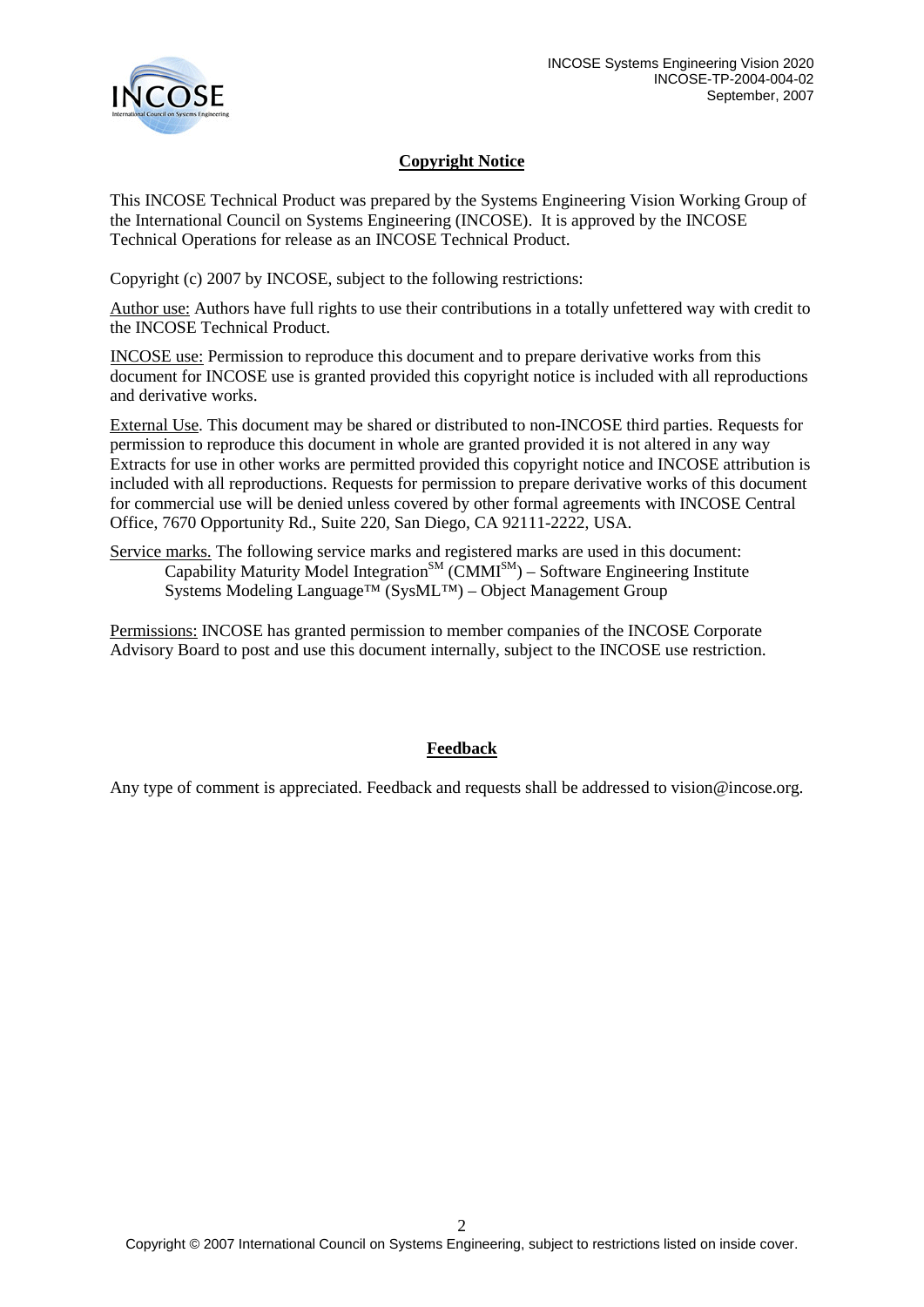

# **Table of Contents**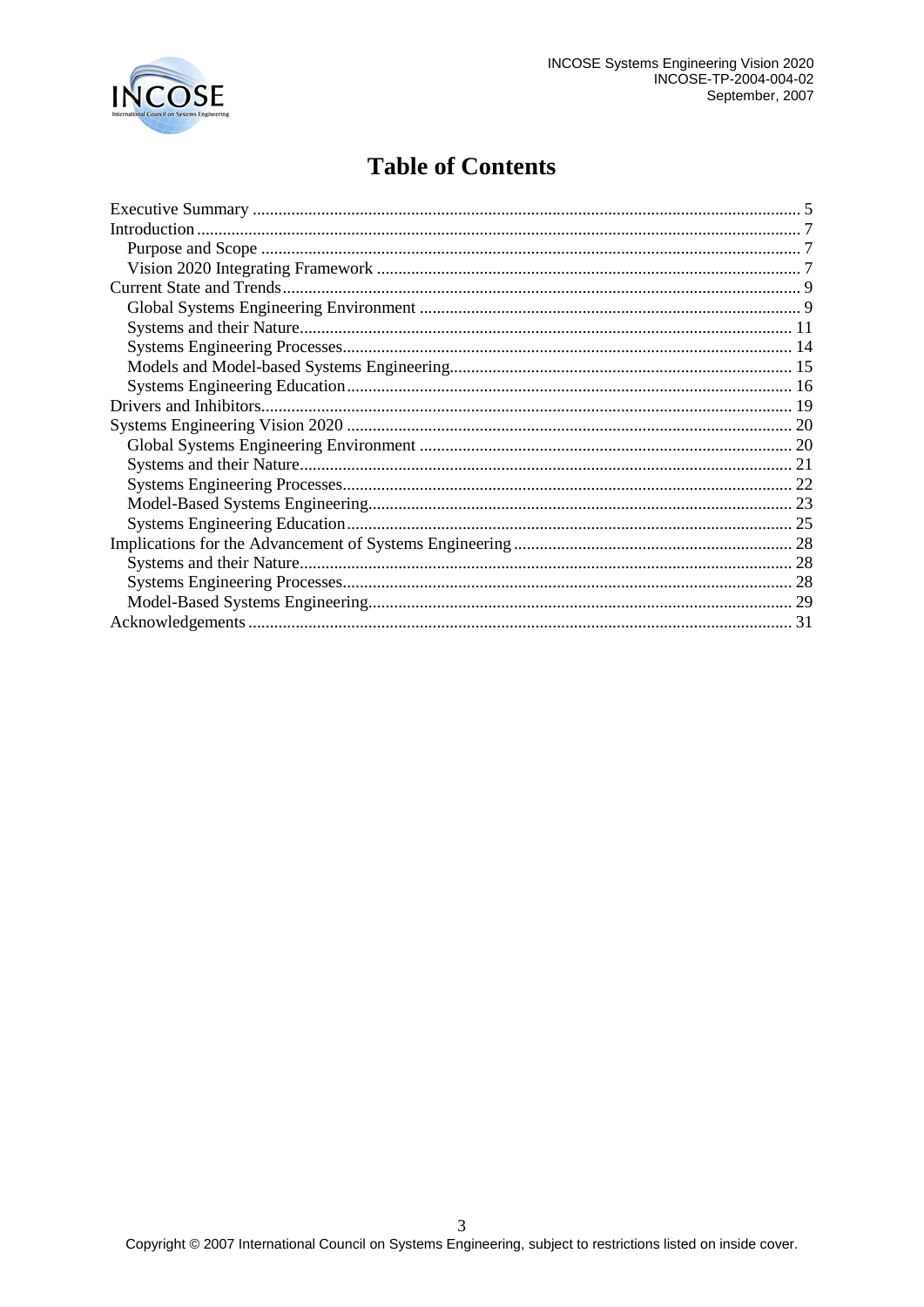

# **Table of Figures and Tables**

| Figure 1 – An integrating framework for the Systems Engineering Vision 2020      |    |
|----------------------------------------------------------------------------------|----|
| Figure 2 – Costs committed during preliminary conception of product development. | -8 |
| Figure $3$ – Capabilities of integrated enterprise environments                  | -9 |
| Figure 4 – Accelerating pace of technology innovation                            | 12 |
| Figure 5 – Transition from document-centric to model-centric systems engineering | 14 |
| Figure 6 – Engineering Competence Profiles                                       | 16 |
| Figure 7 – Harmonization of Systems and Software Engineering Standards           | 19 |
| Figure $8 - Cross$ -domain model integration                                     | 22 |
| Figure 9 – Conference on Systems Engineering Research                            | 24 |
| Table 1 - Attributes of systems used to observe changes over time                | 9  |
| Table 2 – Drivers and inhibitors influencing the practice of systems engineering | 17 |
| Table 3 - Systems Engineering Vision 2020 Focus Groups                           | 27 |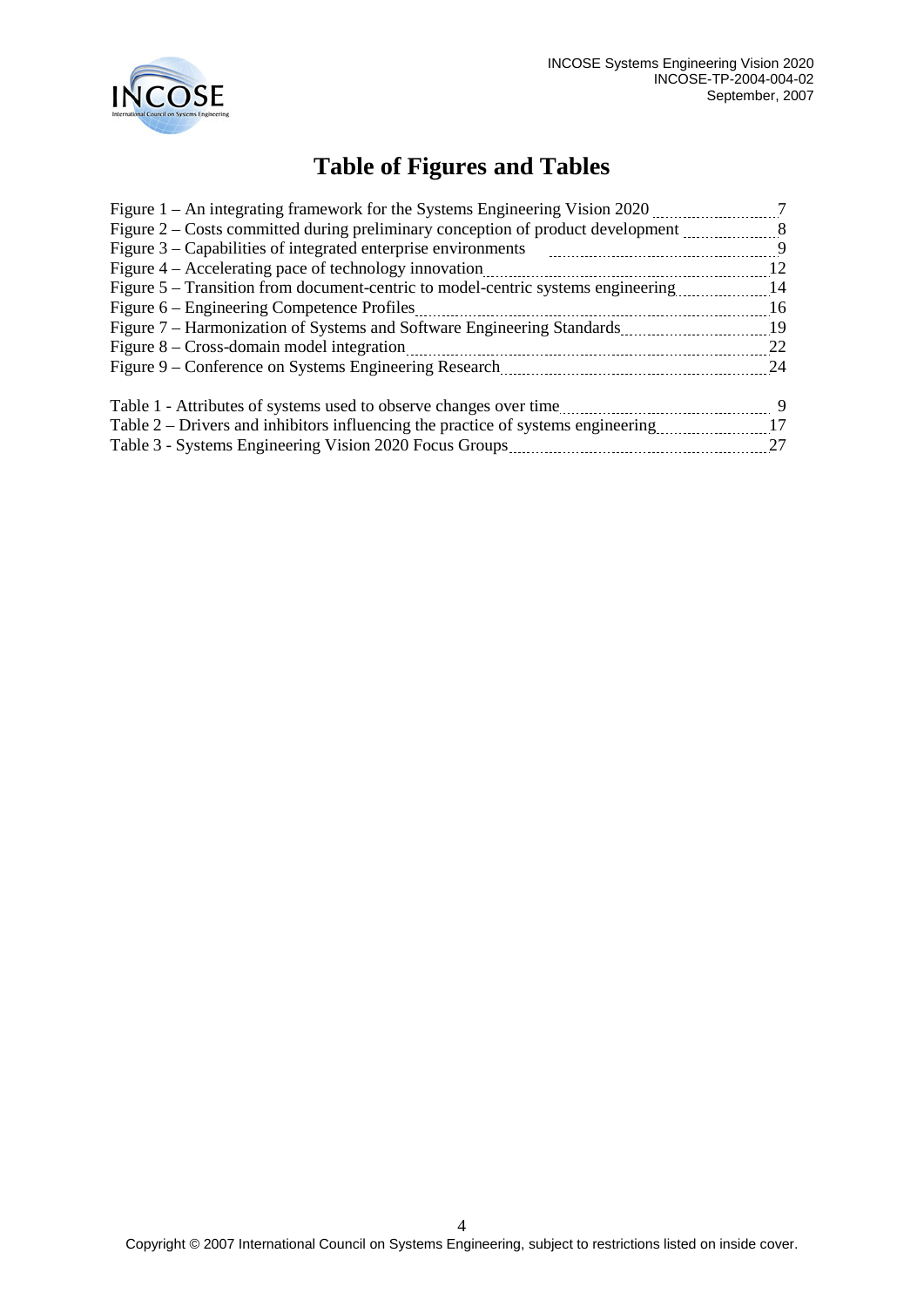

# **Executive Summary**

<span id="page-4-0"></span>*Systems Engineering Vision 2020* projects the state of practice for the field of systems engineering to the year 2020. This document is intended to be the authoritative source of a shared vision for the global systems engineering community and interested stakeholders. It contains both information and insights with regard to the anticipated evolution of systems engineering practice and the benefits of a disciplined, systems approach to address complex problems.

This vision of the evolution of systems engineering begins with an assessment of the current state of practice and trends, identifies drivers and inhibitors, then extrapolates the future state of practice in systems engineering. This analysis is conducted in five focus areas - the Global Systems Engineering Environment, Systems and their Nature, Systems Engineering Processes, Models and Model-Based Systems Engineering, and Systems Engineering Education. A closing section on the Implications for the Advancement of Systems Engineering suggests meaningful areas of research investment for internationally advancing the discipline and practice of systems engineering based on this analysis.

Several significant trends in the global environment are leading to the emergence of a more widespread and effective application of the systems engineering practice. There is a growing realization that systems engineering is essential to successfully design, develop and sustain the highly complex systems of the 21st century. Yet, the profession suffers from the lack of a set of unified principles, models that support a wide range of domains, and consistent terminology and definitions. Furthermore, there is a prevailing perception that systems engineering is overly cumbersome and not readily applicable to small projects or small businesses.

One can expect a shift away from a "one size fits all" definition and application of systems engineering to a more specifically defined and precise application of systems engineering in diverse domains. The future systems engineering environment will fully support life cycle perspectives such as supply chains and system sustainment. New cost models will begin to quantify the bottom-line contributions of systems engineering practices.

Technology innovations are the primary drivers that influence the capabilities of system products, as well as the practice of systems engineering. Chief among these is the continuing evolution of information technology, with associated applications to both system implementations (both large and small, including micro-systems) and to model-based techniques for systems engineering. Emerging conceptual and technological areas, such as complexity theory, nano-technology and genetic engineering already stretch the validity of present systems engineering processes.

In many respects, the future of systems engineering can be said to be "model-based." A key driver will be the continued evolution of complex, intelligent, global systems that exceed the ability of the humans who design them to comprehend and control all aspects of the systems they are creating. The role of modeling will mature to respond to this need. Virtual development environments will minimize the need for physical prototypes and accelerate the development time for new products while providing realistic verification against customer requirements. These environments will support a seamless flow of product information across all phases of the system life cycle, including design, engineering, implementation, test and evaluation, and operational support. Workflow management tools will support the globally distributed, collaborative teams that will utilize these virtual development environments. Management of product data throughout the lifecycle will be enhanced by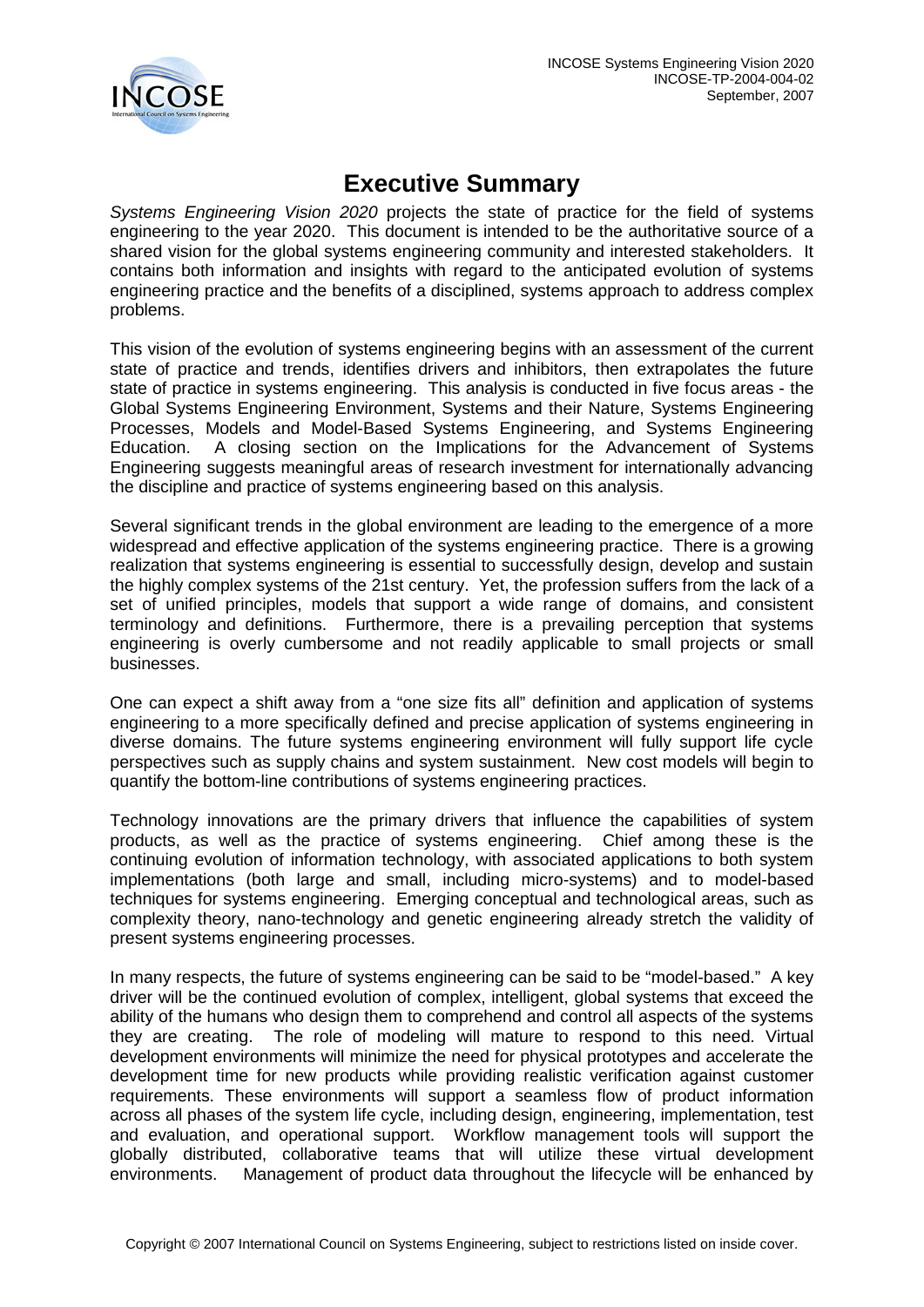

improved support in the logistics and operations and maintenance phases using design data retained in common repositories governed by data exchange standards.

The number of masters' programs in systems engineering is growing faster than bachelors and PhD programs. An infusion of systems thinking and limited exposure to systems engineering principles is beginning to appear in undergraduate engineering curricula. There is a trend toward increased use of scenario-based education and team projects that provide the opportunity to apply systems engineering to a real-world problem. However, most traditional engineering programs do not provide a systems engineering focus. As a result, many companies have no alternative but to hire engineers with a narrow skill-set and offer on-the-job training in systems engineering. In the US in particular, this has led to the rise of systems engineering certification programs.

Use of technologies such as simulation, visualization, and gaming will lead to innovations in systems engineering education. New institutional forms and frameworks will involve humans, organizations, technologies and environments appropriate for the resolution of contemporary issues of large scale and scope. The projected systems engineering state of practice also has important implications for systems engineering research.

It is important to acknowledge that steps taken by professional organizations related to systems engineering will also influence the future state of practice through the strategies they implement, especially those strategies that enable the evolution of systems engineering standards, education and certification, and research. In this regard, it is anticipated that this version of the Systems Engineering Vision 2020 document will provide the basis for identifying "actionable areas" for cooperative activities across the systems engineering community. These might include, for example, jointly sponsored activities related to process improvement, education, and research initiatives. These activities could take the form of symposia, workshops, and projects. Other possibilities might include strategies for the application of systems engineering to help resolve natural disasters as well as global social, economic, and ecological problems. These could be the basis for interactions with government agencies and other international organizations.

This version of the Systems Engineering Vision 2020 is released September 2007.

Approved:

*Harry E. Crisp, II* INCOSE *Systems Engineering Vision 2020* Project Lead

Richard Wray, Co-Chair for Products Development

Chair, INCOSE, Technical Review Team

Chair, INCOSE Technical Leadership Team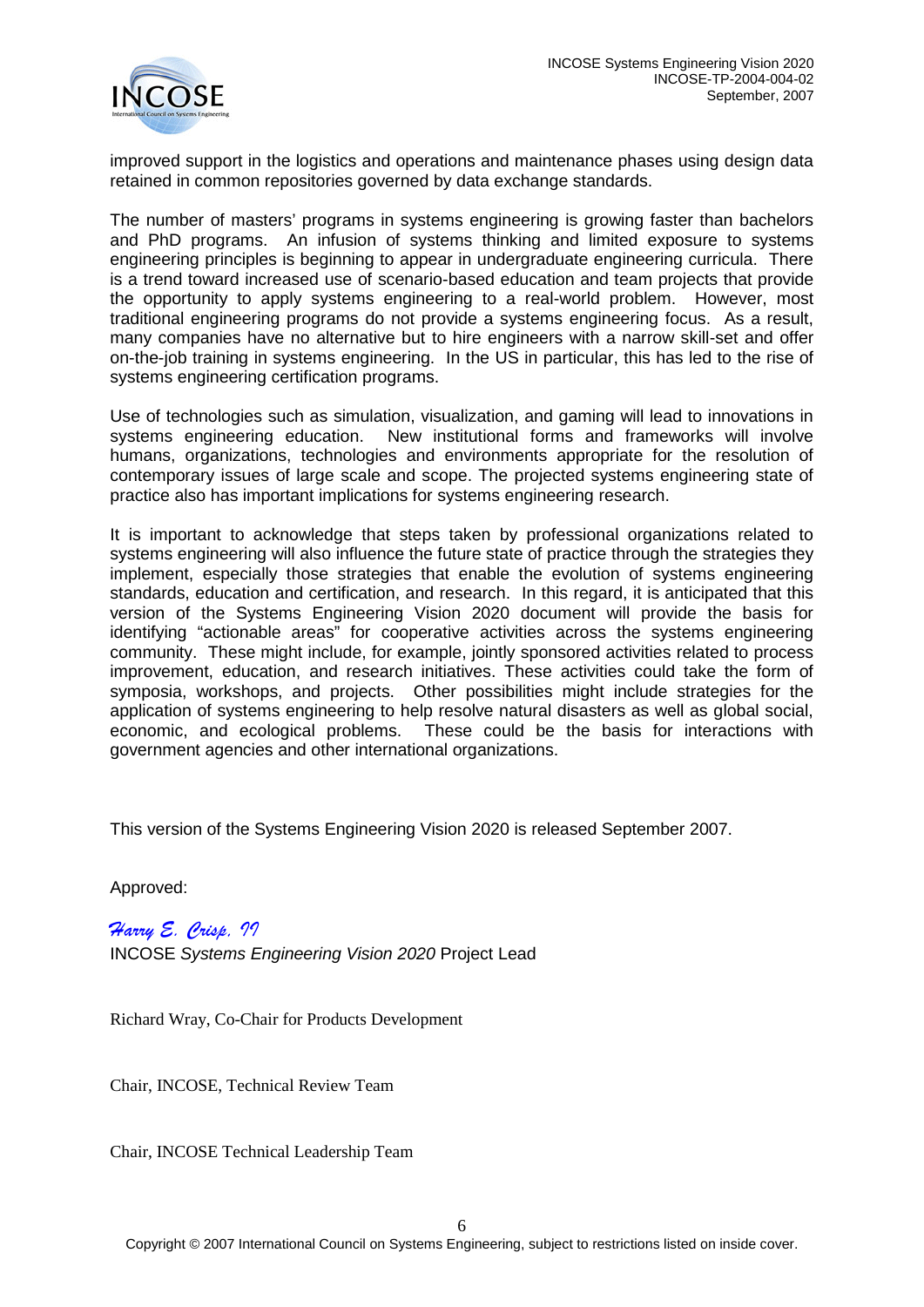

# **Introduction**

### <span id="page-6-1"></span><span id="page-6-0"></span>*Purpose and Scope*

*Systems Engineering Vision 2020* forecasts the state of practice for the field of systems engineering to the year 2020. This document is intended to be the authoritative source of a shared vision for the global systems engineering community, and interested stakeholders. It has been written particularly to support the collaboration of the visionary leaders and pioneers in industry, academia, and government as they work together toward a harmonious convergence of this vision and strategies for its realization.

Annexes to the *INCOSE Systems Engineering Vision 2020* are provided in a separate document, including the January 2006 Systems Engineering Vision 2020 Workshop focus group reports; appendices based on the January 2004 Systems Engineering Technical Vision Workshop; the April 2006 Systems Engineering Research Vision Workshop results; and the July 2006 Modeling and Simulation Vision Workshop results. The ideas put forward in this document are drawn largely from these workshop documents.

Additional sources of content have been derived from the review and recommendations of the following organizations: the UK Institution of Engineering and Technology, the Systems Engineering Society of Australia, l'Association Francaise d'Ingenierie Systeme, the American Institute of Aeronautics and Astronautics, the International Society of Logistics, and the European Society for Collaborative Engineering.

### <span id="page-6-2"></span>*Vision 2020 Integrating Framework*

As illustrated in Figure 1 below, the *INCOSE Systems Engineering Vision 2020* forecasts the future state of the practice of systems engineering, extrapolated from evolutionary developments in the current state of practice and trends, and a set of drivers and inhibitors that will influence the future state. The analysis is conducted in five focus areas, as follows:

- Global Systems Engineering Environment sets the international context and imperatives;
- Systems and their Nature describes the scope and technical areas of the discipline;
- Systems Engineering Processes defines elements of the practice of the discipline;
- Models and Model-based Systems Engineering introduces new capability into systems engineering practices; and,
- Systems Engineering Education provides an insight into the primary source of communicating and advancing the principles and practice.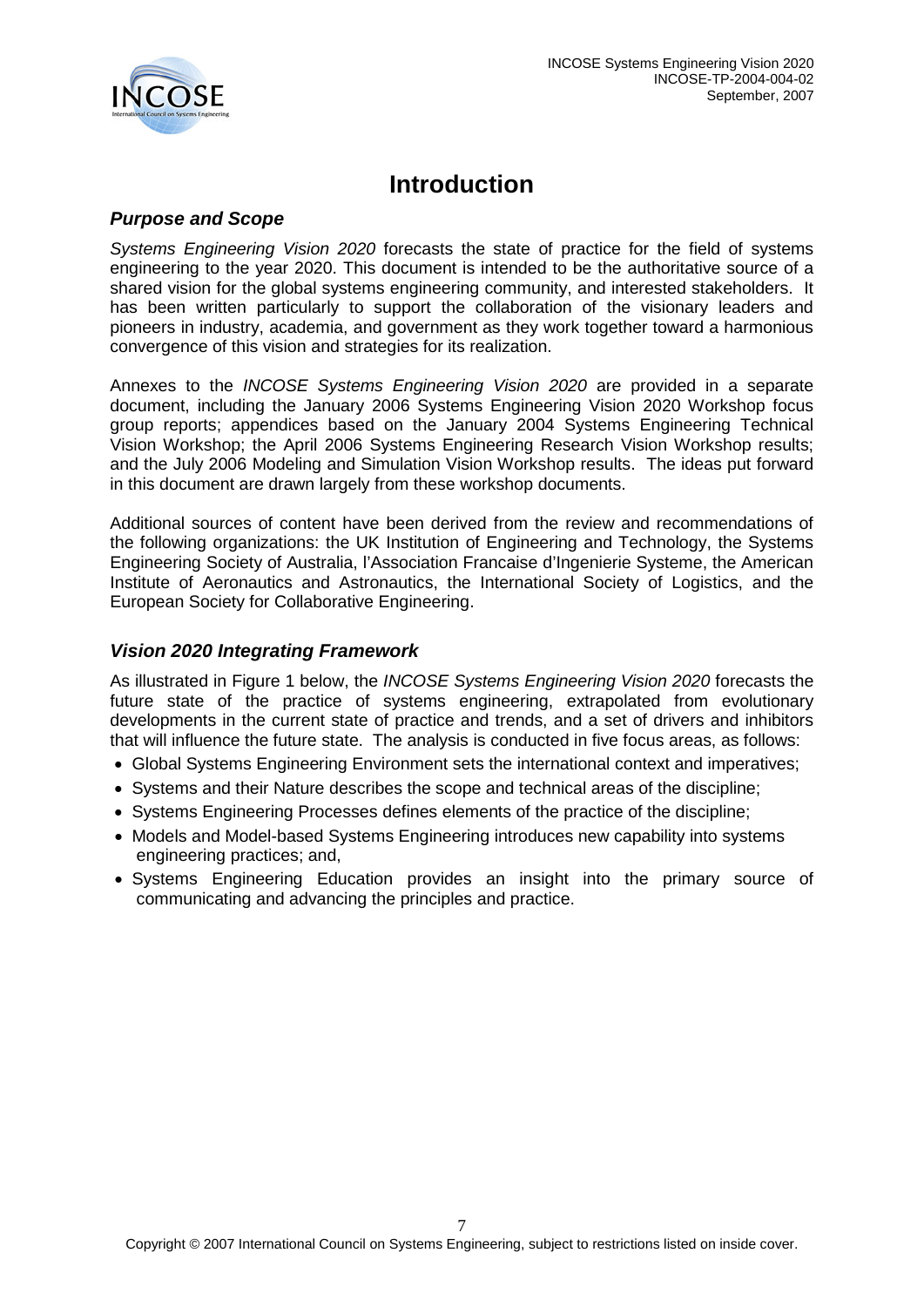

**Figure 1 – An integrating framework for the Systems Engineering Vision 2020**

This document discusses each element of the framework beginning with the current state and trends in each of the five focus areas. Overarching factors that drive or inhibit changes to the present state of systems engineering are identified, followed by a projection for the future state of systems engineering practice presented as *Vision 2020*. A section on Implications for the Advancement of Systems Engineering provides some suggested research initiatives. The document closes with a summary, acknowledgements and list of references.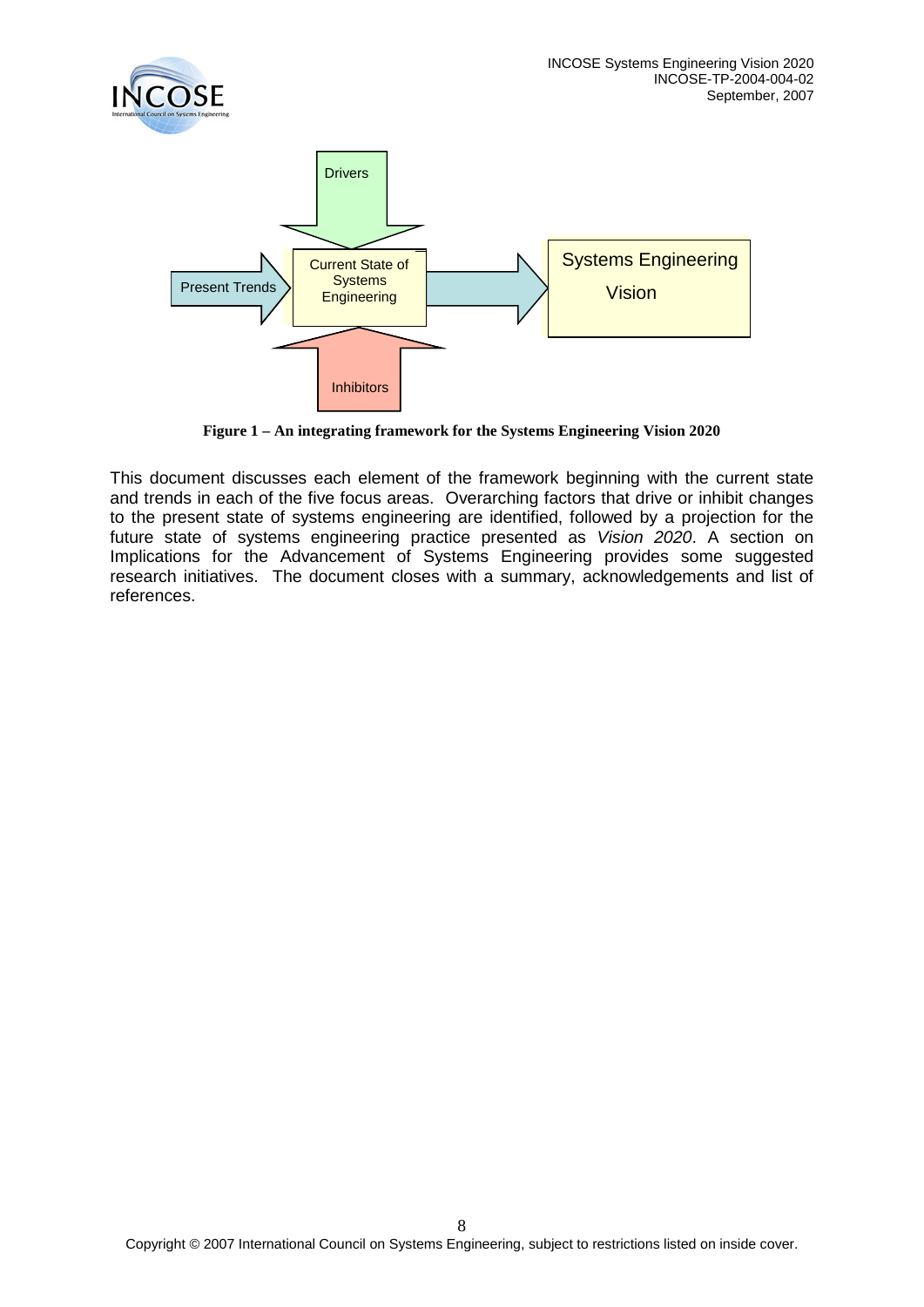

# **Current State and Trends**

<span id="page-8-0"></span>The current state of systems engineering practice is analyzed in this section using five broad categories; Global Systems Engineering Environment, Systems and their Nature, Systems Engineering Processes, Model-Based Systems Engineering, and Systems Engineering Education.

## <span id="page-8-1"></span>*Global Systems Engineering Environment*

The first focus area examines the global environment in which systems engineering exists and is practiced. The current state of systems engineering practice is the product of changes that have taken place over the past 25 years, beginning with concurrent engineering practices introduced in the early 1980s. The tendency towards sequential and separate discipline practices of the past have been replaced by integrated product and process development where developers consider all life-cycle elements at the earliest stages. As indicated by Figure 2, a significant motivation for this trend is the potential to reduce risks and control costs beginning in the earliest stages of product development.



**Figure 2 – Costs committed during preliminary conception of product development**

Presently, there are significant trends in the global environment leading to the emergence of a widespread and effective state of the systems engineering practice. At the same time, the current global environment also contains negative factors--counter-trends--that inhibit greater application and better results from systems engineering.

On the positive side, major commercial and government organizations have recognized the importance and value of systems engineering. With this comes greater recognition of the importance of style, culture and social issues in the systems engineering environment, plus increasing understanding of the need to improve systems engineering practices. Furthermore, there is an emerging desire for improved collaboration between systems engineering professional organizations and other societies.

International collaboration is visible in the areas of standards and identifying and measuring the maturity of systems engineering processes. In the area of standards, the US Department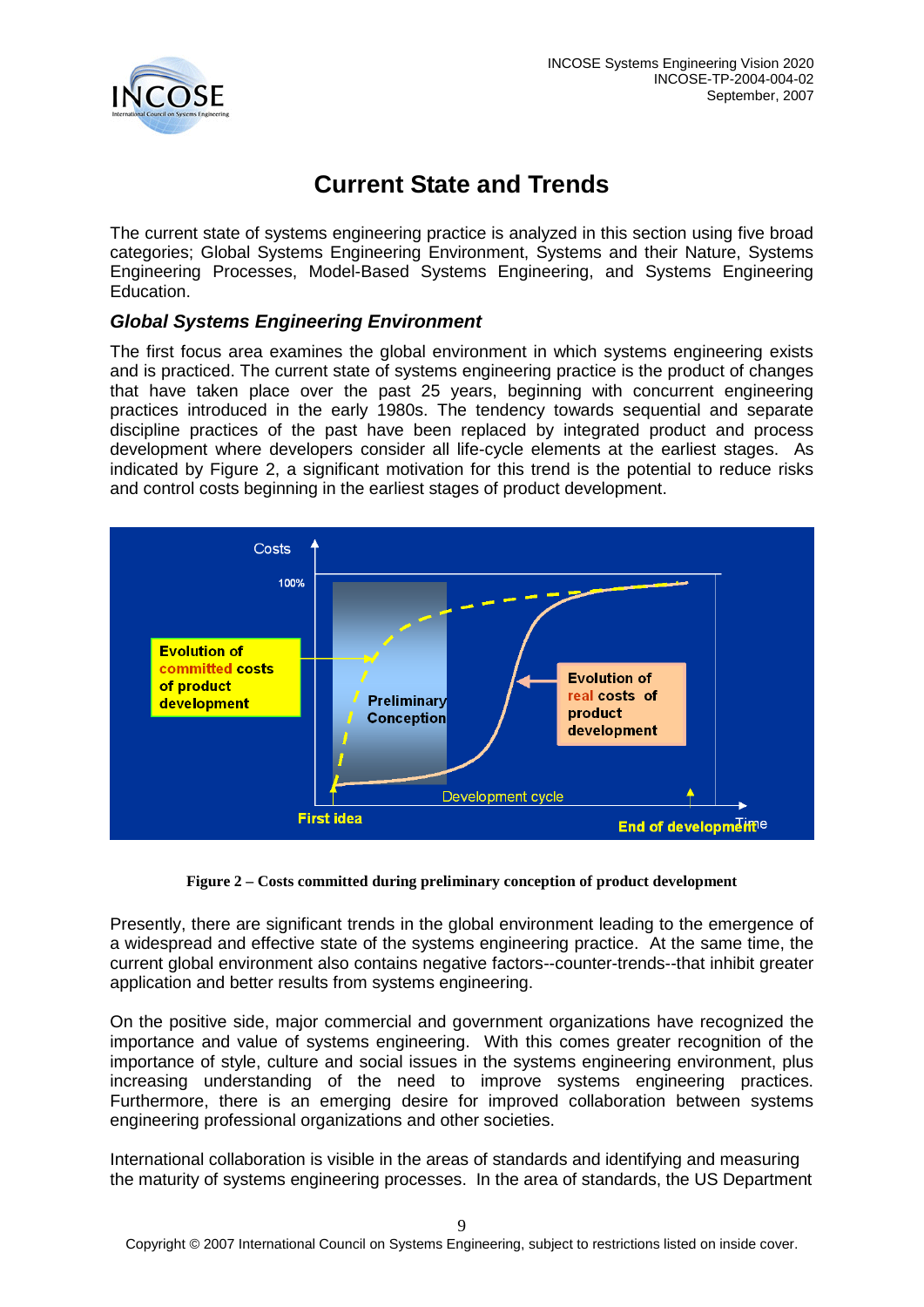

of Defense continues to focus on the use of commercially available standards. This has resulted in the publishing of EIA 632 and IEEE 1220 as US standards in 1998. These are now being updated and aligned with the international standard, ISO/IEC 15288. The focus on measuring systems engineering process maturity has culminated in a joint effort between INCOSE, the National Defense Industrial Association (NDIA), and the Software Engineering Institute (SEI) to generate an integrated capability maturity model, or CMMI<sup>SM[1](#page-9-0)</sup> for both systems engineering and software. Using widely recognized processes and best practices that contribute to successful products, the CMMI<sup>SM</sup> supports assessment of various levels of maturity in implementing these practices within an organization. CMMI<sup>SM</sup> has been adopted by many companies worldwide.

Geographically distributed, multi-disciplinary teams working in collaborative environments are becoming the norm. Corporate enterprise environments, as illustrated by Figure 3, have evolved to support these teams. These environments provide a common operating environment that supports user access to a broad range of engineering, modeling, simulation, and business tools.



**Figure 3 – Capabilities of integrated enterprise environments**

Negative trends in the global environment affecting the state of systems engineering practice range from a lack of appreciation for the value of systems engineering to an inappropriate perception of systems engineering as a "silver bullet." At this time, there is no agreed set of unified principles and models to support systems engineering use over a wide range of domains. Nor is there a set of consistent terminology and definitions. These two deficiencies impede the adoption of systems engineering and create problems, such as in serving the needs of smaller businesses. They also contribute to a lack of consistency in the education of systems engineers. In addition, systems engineering practices do not consistently address and integrate factors other than hardware and software in a balanced fashion. Some practices fail to recognize the roles of people in systems, as well as the

<span id="page-9-0"></span> $1$  (http://www.sei.cmu.edu/cmmi/general/),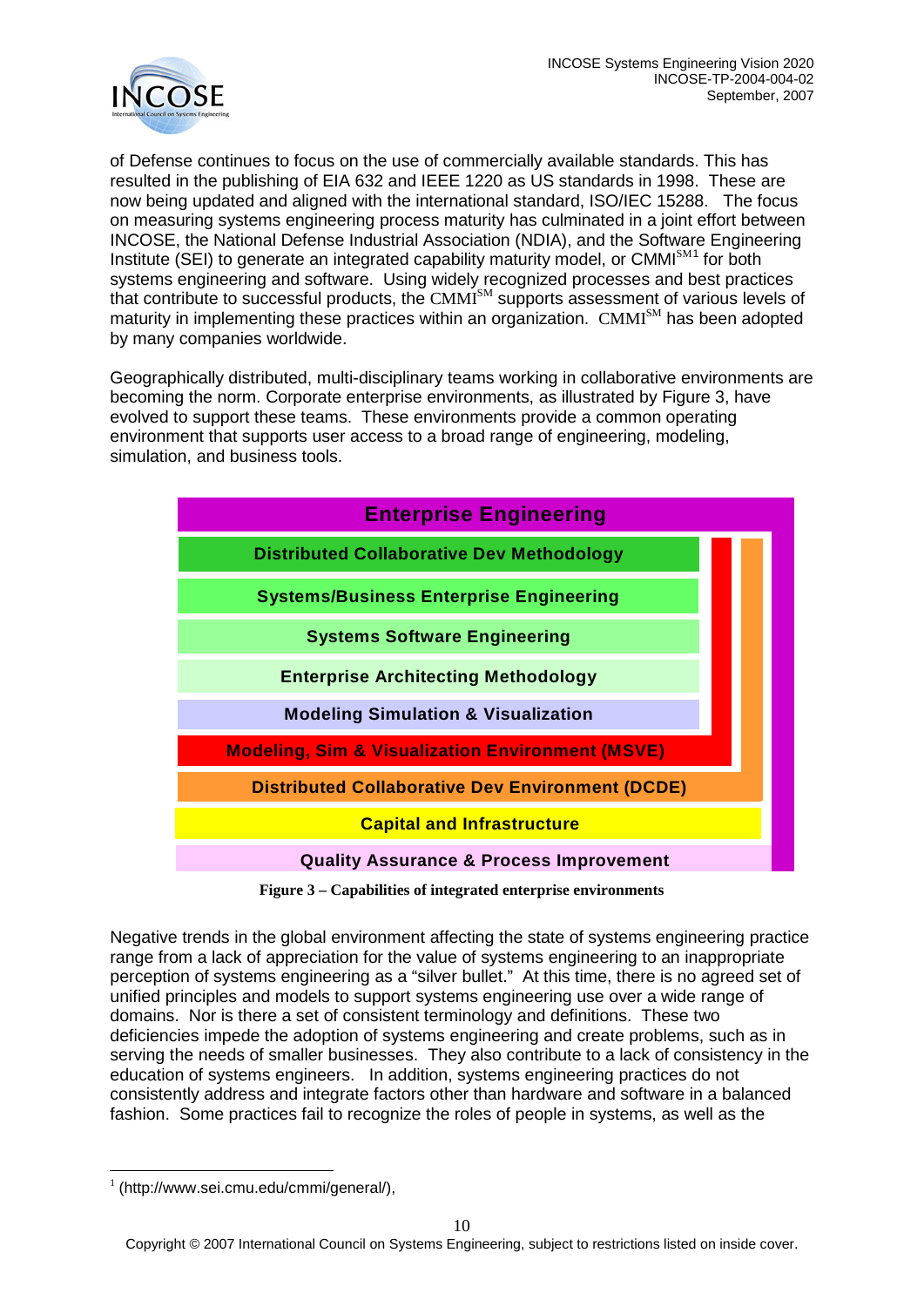

reality that facilities, procedures, processes and even naturally occurring entities may be significant parts of systems.

The core challenge for industry in the 21st century involves identifying and delivering value to every stakeholder. This challenge is exacerbated by the geographic and philosophical distances that separate stakeholders from each other despite their need to collaborate. Value can be define in terms of how various stakeholders derive worth, utility, benefit, or reward in exchange for their respective contributions to the enterprise.<sup>[2](#page-10-1)</sup>

### <span id="page-10-0"></span>*Systems and their Nature*

The nature of systems can be observed through their attributes. Table 1 contains a set of attributes that were selected to compare systems observe trends in the way systems have changed over the past 25 years.

| 1. | Purpose, Scope & Capability - autonomy              |
|----|-----------------------------------------------------|
| 2. | Complexity – including components & interfaces      |
| 3. | <b>Systems of Systems</b>                           |
| 4. | Technology – used in the system itself              |
| 5. | <b>Embedded Software and information processing</b> |
| 6. | Role of Humans – as part of the system              |
| 7. | <b>Legacy System Composition</b>                    |

#### **Table 1 – Attributes of systems used to observe changes over time**

#### *Purpose, Scope & Capability*

Most engineered legacy systems were developed to meet a single, defined purpose. Seen generally, their scope encompasses a single enterprise, and they are deterministic with little autonomy. However, recently fielded systems, and systems under development indicate a trend toward more ambitious purposes across greater geography, and with increasing capability. "Super systems," such as Air Traffic Control and Intelligent Transportation, require large teams and expansive infrastructures to produce and support. There is also a complementary trend towards increasingly smaller systems, even micro-systems, based on continually evolving technologies.

#### *Complexity*

Most system engineers acknowledge complexity as an attribute of systems<sup>[3](#page-10-2)</sup>. However, there are different measures and interpretations of complexity. Some differentiate between internal and external complexity<sup>[4](#page-10-3)</sup>. Others view complexity through the lens of system size<sup>[5](#page-10-4)</sup> or

<span id="page-10-2"></span><span id="page-10-1"></span><sup>&</sup>lt;sup>2</sup> Murman et al., Lean Enterprise Value, Palgrave, 2002.<br><sup>3</sup> INCOSE, Guide to the Systems Engineering Body of Knowledge (G2SEBoK), undated. This guide contains phrases such as "… varying complexity of the systems to which the discipline [of systems engineering] is

applied." and "For the design of complex systems, alternative designs reduce project risk."  $4^4$  Blanchard & Fabrycky, Systems Engineering and Analysis,  $4^4$  Ed, Prentice Hall, 2006.

<span id="page-10-4"></span><span id="page-10-3"></span><sup>&</sup>lt;sup>5</sup> Ricardo Valerdi, Academic COSYSMO User Manual, 2006, MIT Lean Aerospace Initiative Consortium -Describes four drivers that determine the size of the system in terms of systems engineering: # of system requirements, # of system interfaces, # of algorithms, and # of operational scenarios.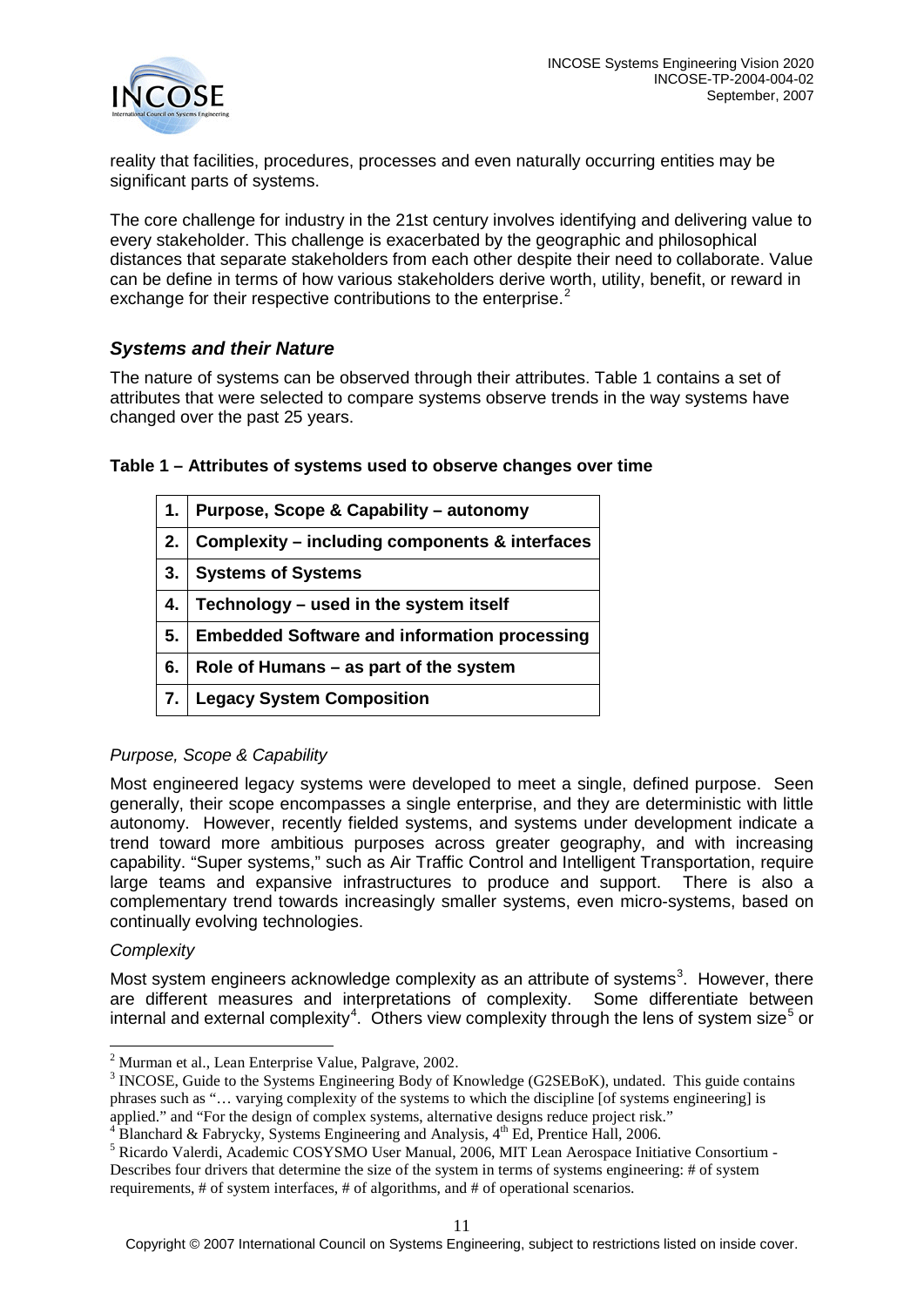

in combination with other terms such as complex adaptive systems $6$ .

For the purpose of comparing systems today and in the future, complexity can be considered as a measure of how well knowledge of a system's component parts explains the system's behavior and also by the number of mutually interacting and interwoven parts, entities or agents. Trends indicate that systems of all types are continuing to become more complex in their composition, capabilities, and interfaces.

There is a general trend towards creating solutions for increasingly complex problems. This trend is motivated by an overall increase in societal need for systems of ever-greater variety (scope, miniaturization, accuracy, acuity and autonomy), effectiveness, and economy. Yet, there is continuing evidence of significant project failures, often traceable to excessive complexity, poor architectural choices, ill-defined processes, the application of immature and/or non-validated practices, or the lack of experience and education of the team applying valid practices.

For these reasons, there is a growing recognition of the important role played by the system's architect as a vital component of systems engineering, especially in the concept development phase for complex ventures, such as interplanetary space missions, globally distributed networks, automotive drive-train systems, consumer imaging systems and the reengineering of corporations, to name a few.

#### *Systems of Systems*

Nature provides many examples of "systems of systems." Increasingly, systems engineers are recognizing that they also create systems of systems. These efforts arise from the trend towards aggregating otherwise independent systems to achieve an emergent behavior that is not evident in the individual systems. Such systems tend to be highly networked, or "netcentric." This requires system components to be adaptive, able to self-discover, and utilize other components and component interfaces. The systems engineering of systems of systems is influenced by the greatly increased number of stakeholders across the enterprise, as well as the complexity of the interfaces to be designed and managed. Large systems of systems require a coordinating body to evolve the system architecture, to produce 'federal rules' and to manage the constantly changing interfaces, both internal and external.

The development and integration of systems as "systems-of-systems" creates numerous interfaces (interaction effects) with other systems. The support structure for a given system must be properly integrated with the corresponding capabilities for other closely related systems, both nationally and internationally. Systems are also being developed and deployed worldwide, to a greater number of locations, in response to a wide variety of international needs, and the depth (degree) of support will vary from one operational site to the next. Past practices of establishing an extensive logistics and maintenance support capability at one or two fixed locations are no longer valid. This is all happening when available resources for system support (in general) are dwindling worldwide, and at a time when international competition is increasing.

#### *Technology*

Advances in technology enable systems with new capabilities – previously unattainable purposes – but may also enable systems engineers to develop systems that accomplish previously attainable purposes in new, more efficient ways. Therefore, the technology of a

<span id="page-11-0"></span><sup>&</sup>lt;sup>6</sup> Sarah Sheard, (2006), Complex Systems Sciences as a foundation for Systems Engineers, Proceedings from the Fourth Annual Conference on Systems Engineering Research (Los Angeles, CA; April, 2006).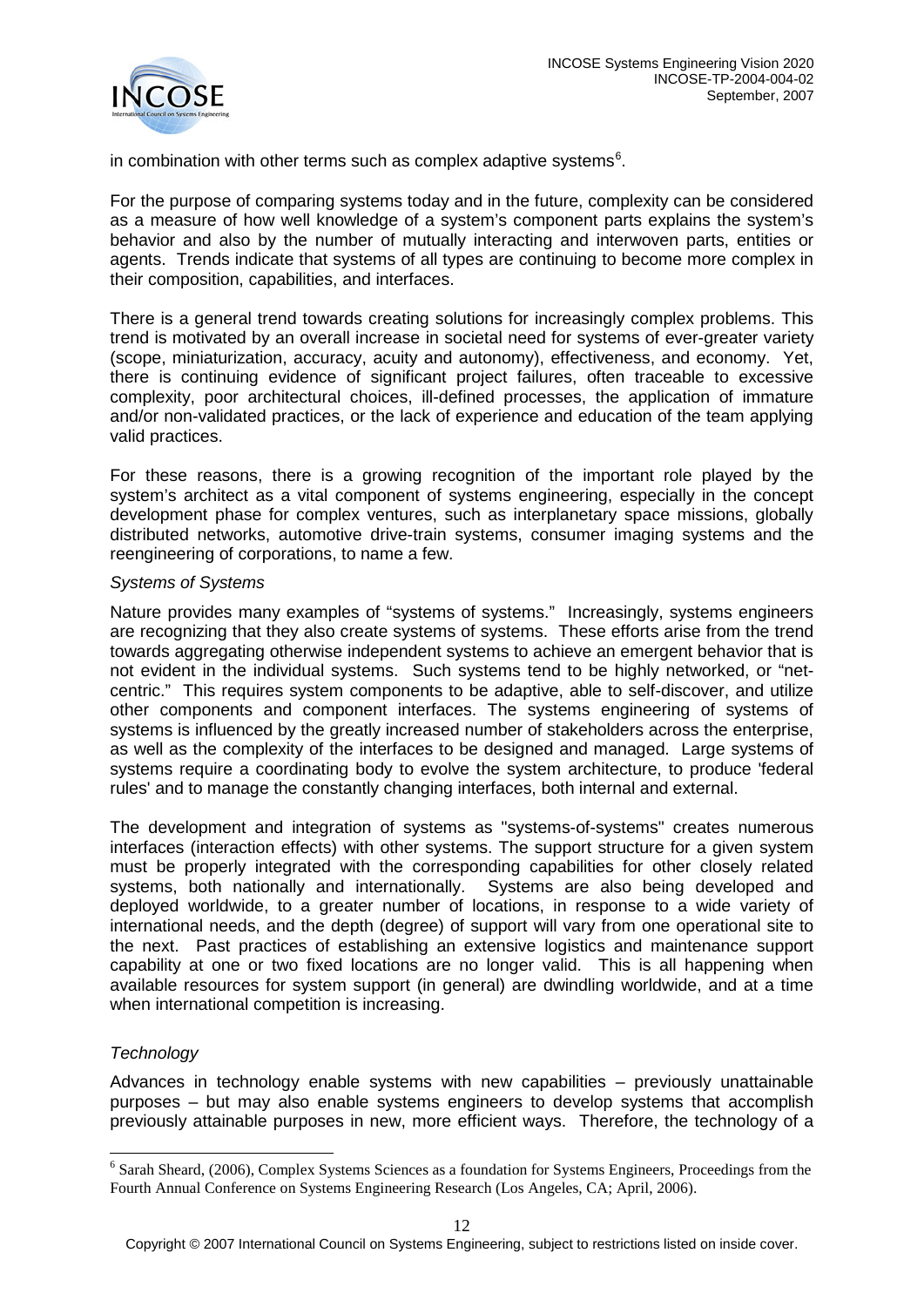

system is a useful attribute to describe systems today and in the future<sup>[7](#page-12-0)</sup>. Figure 4 illustrates the accelerating pace of technology innovations.

Technology trends noted today will affect future systems. These trends include:

- Increasing computation power and information storage
- Increased miniaturization, including nanotechnologies
- Increased use of biotechnology
- Increased connectivity and interoperability
- Integrated process technology within the system.



**Figure 4 – Accelerating pace of technology innovation**

#### *Embedded Software and Information Processing*

Mechanical control systems are being replaced by digital software-controlled systems. Even systems normally characterized as information technology systems have components that are increasingly decentralized and viewed as services provided to a larger system or systems. The primary trend in embedded software and information processing is that the relative proportion of software to hardware is increasing exponentially<sup>[8](#page-12-1)</sup>.

The nature of the software inside systems today is primarily proprietary, belonging to a commercial firm or the developer. However, trends in software development and in acquisition indicate a willingness to adopt open source software. Open source strategies, where important intellectual property is deliberately made freely available to create a larger and more dynamic market (for example, JPEG image compression/decompression), produce a "win-win" situation that benefits both the creator of the intellectual property and its users.

#### *Role of Humans in Systems*

Human-based systems – such as organizational systems, have existed throughout modern history. For engineering, mechanical and information systems, however, humans have been seen primarily in the role of operators and maintainers.

<span id="page-12-0"></span> $<sup>7</sup>$  Note: technology can also provide better tools for systems engineers to help develop and oversee the</sup> development of systems as described elsewhere in this paper.

<span id="page-12-1"></span><sup>8</sup> Herbert Negele, 2006, Closing Keynote, 16th Annual INCOSE International Symposium, Orlando, FL.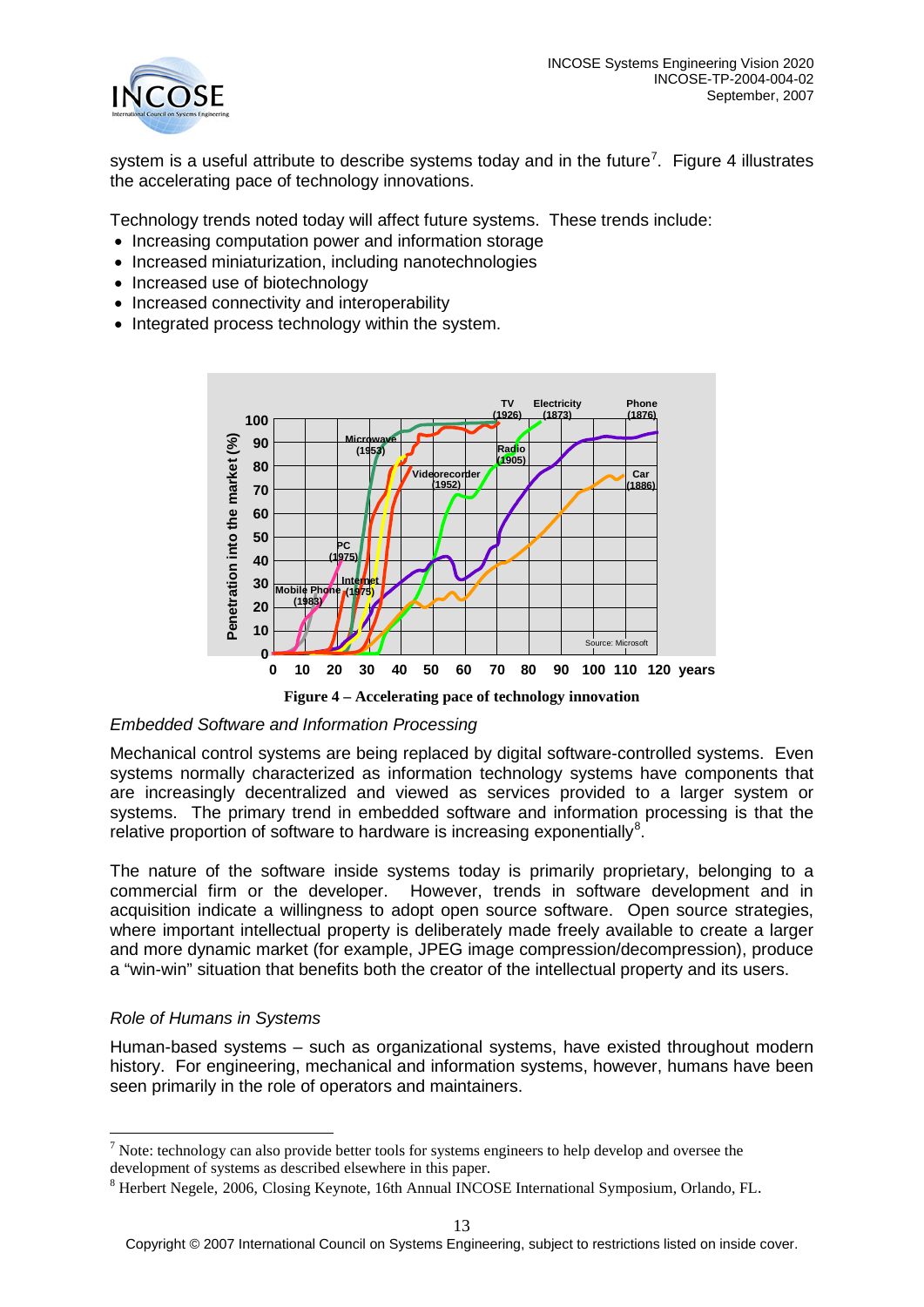

Trends indicate two ways of treating humans as part of the system. First, as information technology and sensor technology improve, systems will exhibit greater autonomy, requiring less direct human direction or intervention. Conversely, as the purpose, scope, and complexity of systems increase, human decision making capabilities will remain within the scope of the overall system.

#### *Legacy Systems*

Old systems may be replaced when they wear out or because a new system provides significant additional capability. However, replacement costs are generally high, so systems are modified and updated beyond their expected life expectancy. Recent initiatives from industry and government for information systems include wrapping some systems to support information exchanges (e.g., Web Services) as well as adapting legacy systems to new missions. The growing recognition of legacy systems will demand a greater pool of experience and approaches for maintaining legacy systems for longevity as well as improved performance.

#### <span id="page-13-0"></span>*Systems Engineering Processes*

Process descriptions are evolving, and best practices are being codified, largely in conjunction with efforts to create standards and models of best practice and maturity. Many companies and organizations that attempt to define their internal processes according to these standards and models are doing so for the first time. Furthermore, current systems engineering processes descriptions require tailoring from project to project and there are no stable versions that apply across multi-party teams, particularly when the parties are different corporations.

The maturity and formalism of systems engineering processes has also brought some unwanted consequences. It has created a perception of burdensome, heavyweight efforts, leading to unjustified cost and time overheads. The result is that the application of systems engineering in small and medium-scale enterprises, where the majority of engineering is conducted, remains weak. Adoption is further impeded by a lack of lean/agile process sets and life cycle concepts. There are trends toward multi-disciplinary enterprise processes across the organization, driven by an increased need for multiple views of the systems engineering processes that extend into socio-technical, economic and political perspectives.

It has never been more important to have coherent systems engineering processes that can be applied across multi-party teams. Transactions within and between organizations rely on common agreement upon the processes to be followed, particularly for medium and largescale organizations, and to provide coherence within supply chain relationships. Global collaborations and complex structures of subcontracts and suppliers make common understanding of process even more important. Industry is lacking a set of lean/agile principles that could firstly, remove tasks that do not provide added-value and secondly, provide adaptability across a diversity of organizational structures.

Creating systems of systems is stretching the ability of industry to engineer systems using current processes and methods. It is increasingly difficult to engineer systems using sequential, requirements-predicated models of practice. The challenge is learning to deal with accelerating changes in both user needs and external environments. Such realities will continue to force change in the engineering paradigm to one that adopts biological metaphors and complex systems theory. Approaches such as the European Network of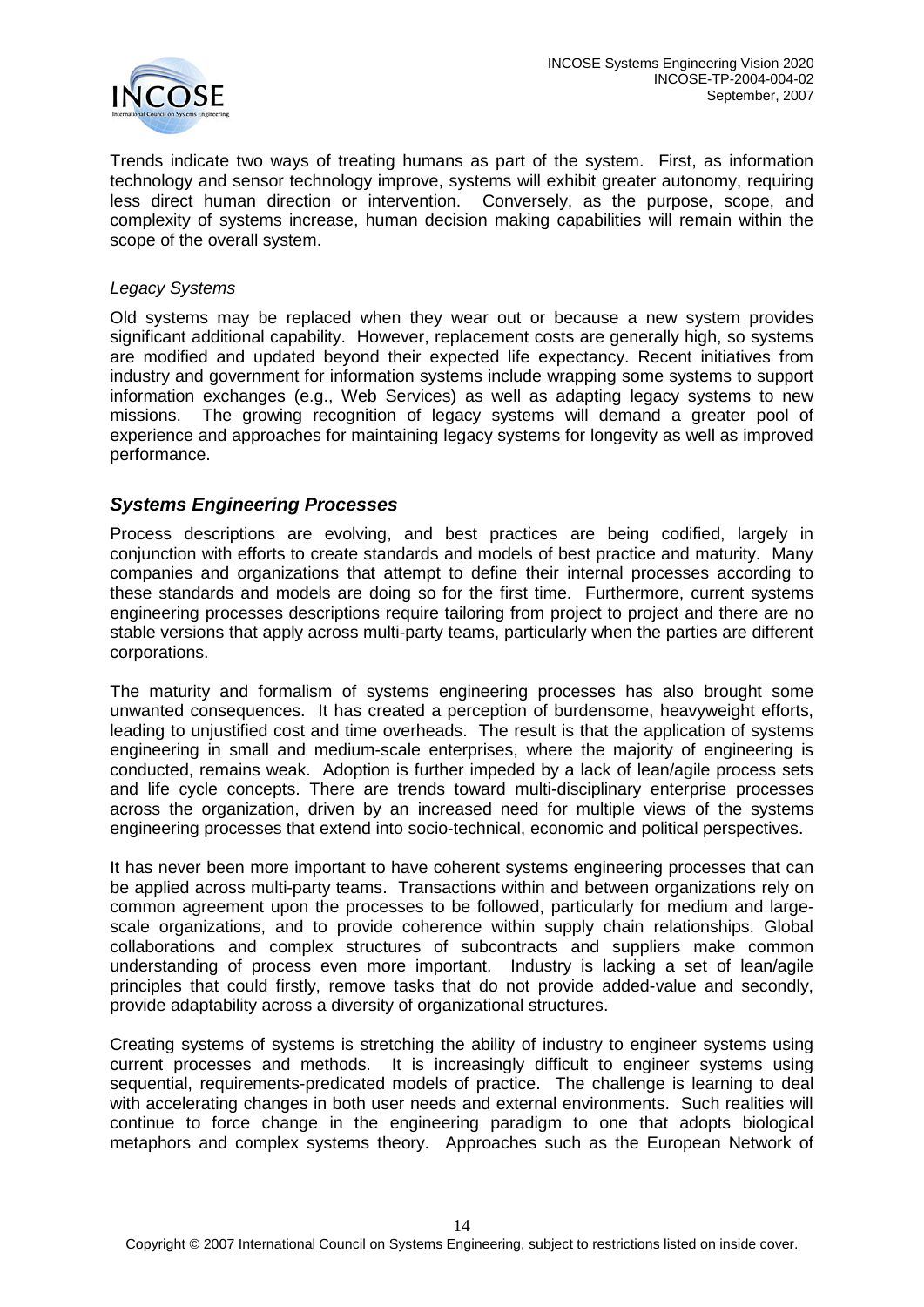

Living Labs<sup>[9](#page-14-1)</sup> encourage and support the involvement of all stakeholders and especially endusers in the co-creation process. Members of the network use the internet and other virtual media to share information about how new systems affect them.

## <span id="page-14-0"></span>*Models and Model-based Systems Engineering*

Model-based systems engineering (MBSE) is the formalized application of modeling to support system requirements, design, analysis, verification and validation activities beginning in the conceptual design phase and continuing throughout development and later life cycle phases. MBSE is part of a long-term trend toward model-centric approaches adopted by other engineering disciplines, including mechanical, electrical and software. In particular, MBSE is expected to replace the document-centric approach that has been practiced by systems engineers in the past and to influence the future practice of systems engineering by being fully integrated into the definition of systems engineering processes, as illustrated in Figure 5.



**Figure 5 – Transition from document-centric to model-centric systems engineering**

Currently, the MBSE process and methods are generally practiced in an ad hoc manner and not integrated into the overall systems engineering processes. The MBSE tools support various modeling techniques, such as functional analysis and object-oriented analysis, but only partially support model and data interchange. When a suite of tools is involved, different training is required for each tool and each method, pending the acceptance of standards to enable MBSE. The resulting lack of tool interoperability has been a significant inhibitor to widespread deployment of MBSE. The absence of convergent MBSE standards to date is a further impediment to adoption, imposing unique training requirements for each tool and method.

Systems modeling standards are beginning to emerge that should have a significant impact on the application and use of MBSE. Explicit examples are the development of the Object Management Group (OMG) Systems Modeling Language (SysML™)<sup>[10](#page-14-2)</sup> and the ISO 10303-233 Application Protocol: Systems Engineering and Design (AP233). SysML™ is a general purpose graphical modeling language for specifying, designing, analyzing and verifying complex systems that was adopted by the OMG in 2006 and is beginning to be implemented in MBSE support tools. SysML™ is part of a broader family of standards being developed by

<span id="page-14-1"></span><sup>9</sup> (http://www.cdt.ltu.se/projectweb/4421cddc626cb/Main.html)

<span id="page-14-2"></span> $10$  (http://www.omgsysml.org), (http://www.omg.org)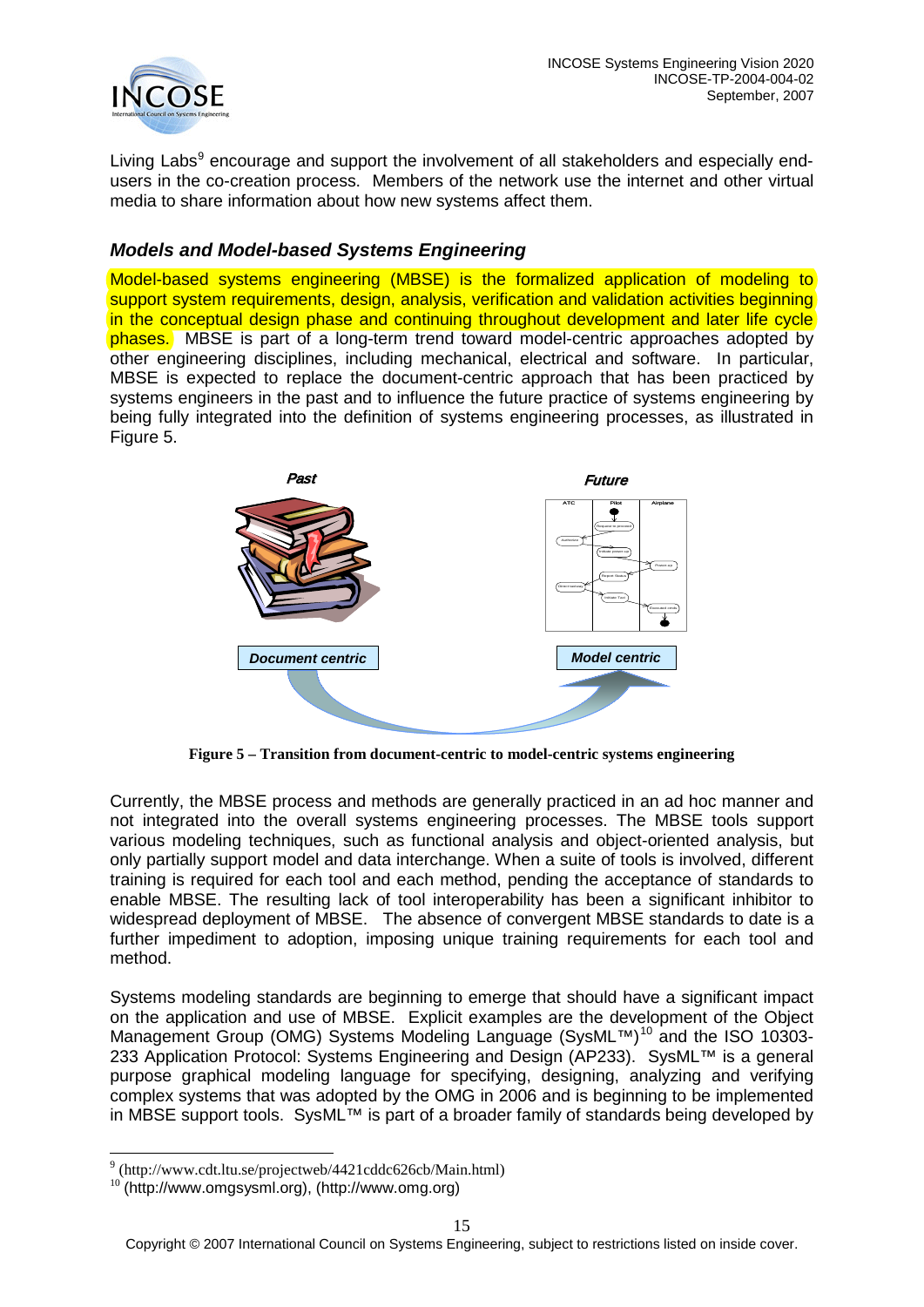

the Object Management Group that includes the XML Metadata Interchange (XMI). This standard provides a means to interchange modeling information between tools using the XML format. AP233 is a neutral data interchange standard to support exchange of systems engineering data amongst tools that complements XMI. It is being developed in a modular fashion to address the breadth of systems engineering data. Selected AP233 $^{11}$  $^{11}$  $^{11}$  modules are entering the early stage of the ISO balloting process.

Several architecture frameworks have been introduced to support enterprise and systems of systems modeling. The Zachmann framework, developed in the 1980's, and the Federal Enterprise Architecture Framework (FEAF) are used in selected industries. Military frameworks include the US Department of Defense Architecture Framework (DODAF), <sup>[12](#page-15-2)</sup> the UK Ministry of Defence Architecture Framework (MODAF) and the NATO Architecture Framework (NAF).

Leaders in the adoption of MBSE are already taking advantage of the availability of advanced automated methods and techniques. For example, in lieu of a textual statement of requirements, some acquirers develop models defining the performance, environment, constraints, measures of effectiveness, quality, stakeholders and their roles, and specific scenarios, in which their envisioned system will operate–all defined around a "black box" system. Suppliers respond with their own model that replaces the black box with a detailed white box representation of their system concept, including design and operational concepts and risk mitigation approaches. Acquirers are then be able to select the bidder whose model (and proposal) best satisfies their requirements.

Other emerging standards are beginning to gain acceptance and may influence the evolution of MBSE. These include the Business Process Modeling Notation (BPMN) for modeling business processes, and standards that support the OMG model-driven architecture (MDA) approach. The High Level Architecture (HLA) standard has been available for several years to support distributed simulation, and other standards are now being developed in this area.

# <span id="page-15-0"></span>*Systems Engineering Education*

At the time of writing, the number of masters' programs in systems engineering is growing in comparison to the number of undergraduate and doctoral programs. For example, within the USA there are 11 Bachelor of Science, 27 Master of Science, and 10 PhD programs that include the words "systems engineering" in the title.<sup>[13](#page-15-3)</sup> The situation in other countries varies as systems engineering courses may often be taught within other academic disciplines.

There is little evidence of students receiving exposure to systems thinking principles before college. However, there is a trend to introduce an infusion of systems thinking and limited exposure to systems engineering in undergraduate engineering curricula for classroom projects. Classical undergraduate engineering programs in a disciplinary specialty are evolving to more systems-centered disciplinary programs, often teaching approaches needed to engineer a complete system.

There have been attempts to apply systems engineering techniques to socio-technical issues by introducing students to real-world experiences, such as national security, natural disaster mitigation, etc. Interactions between young students and universities and corporations prepare them to work in teams and to think about the entire problem space. Both students

<span id="page-15-3"></span><span id="page-15-2"></span>

<span id="page-15-1"></span><sup>&</sup>lt;sup>11</sup> (http://www.ap233.com)<br><sup>12</sup> (https://dars1.army.mil/IER/index.jsp)<br><sup>13</sup> Wolter Fabrycky, 2007, *INCOSE INSIGHT, Special Academic Issue, July.*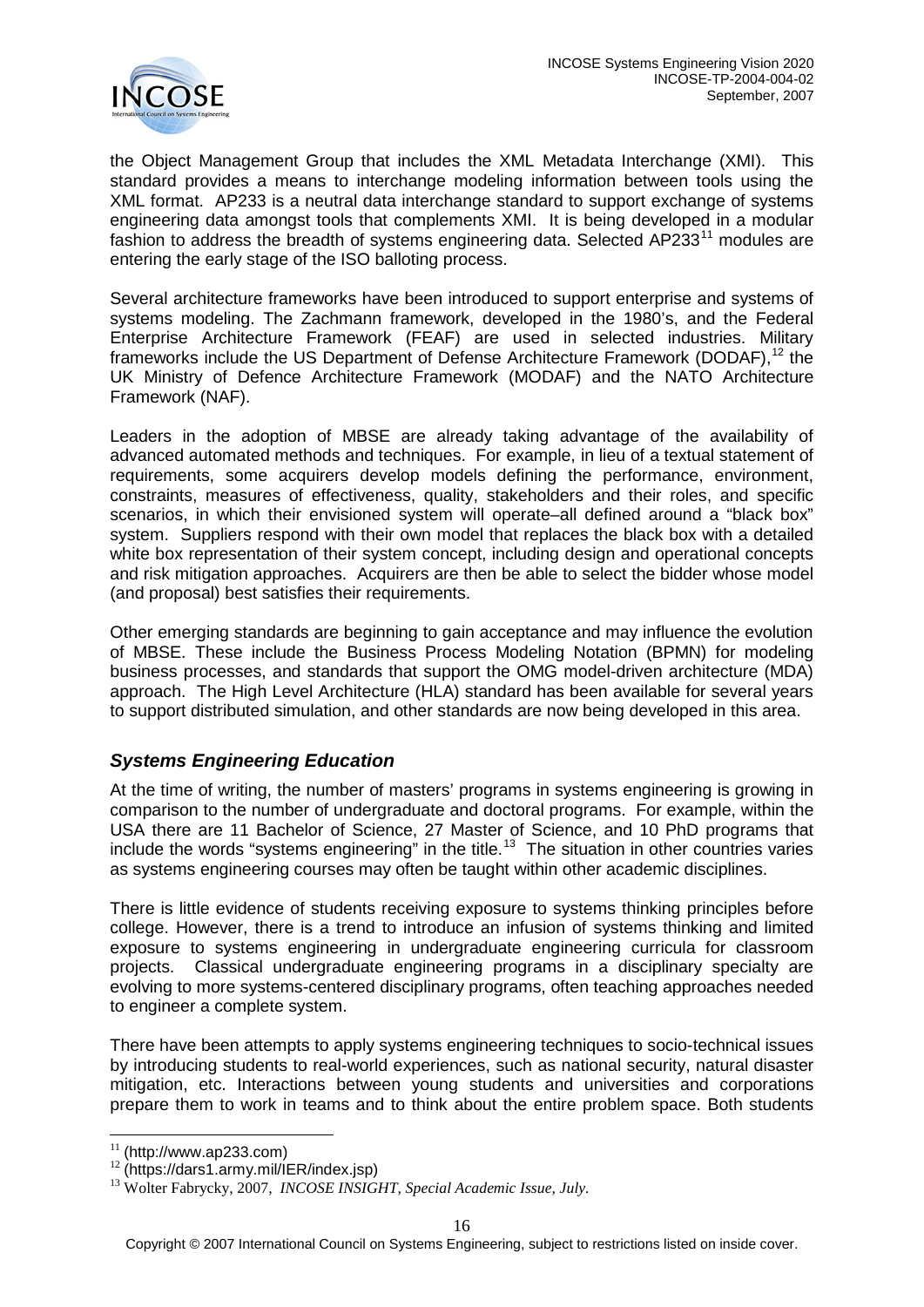

and working professionals will achieve educational outcomes (ability to work in teams, solve problems, and think systematically with accompanying attitudes, values, work ethic). However, most traditional engineering programs still do not have a systems engineering focus. As a result, many companies hire engineers with a narrow skill set and offer on-the-job training in systems engineering. In the US in particular, this has given rise to systems engineering certification programs. A competent Systems Engineer has depth in systems engineering and educational breadth in one or more technical areas, in addition to project management, as illustrated in Figure 6.

At the undergraduate level, there appears to be no standard definition for a systems engineering curriculum. Some systems engineering curricula are focused on Operations Research, others on Systems Analysis, and yet other approaches are combined with Industrial Engineering. There is still considerable divergence concerning whether systems engineering is best taught from a domain-centric (e.g., military/aerospace, transportation, energy, automotive, etc.) viewpoint or a generic systems engineering viewpoint.



**Figure 6 – Engineering Competence Profiles[14](#page-16-0)** 

At the graduate level, there is a continuation of this thrust as well as the evolution of innovative interdisciplinary and transdisciplinary programs. For example, the University of Pennsylvania has offered a joint MSE/MBA degree for several years combining curriculum in Systems Engineering (Moore and Towne Schools) with Business Administration (Wharton Business School). Nevertheless, there remains little cross training across programs and most programs still lack core courses on systems thinking. Some graduate programs struggle with filling open academic positions, and others struggle with achieving a correct academic balance between core academic faculty and "retired practitioners." There is a growing trend to offer systems engineering courses taught by a mix of academic systems engineering educators and experienced practitioners.

The students learning systems engineering over the next two decades will be practicing their profession well into the 2040's, 2050's and probably 2060's. The pace of change continues to accelerate, as does the complexity of the systems. This presents many serious, but exciting, challenges to systems engineering education, including:

<span id="page-16-0"></span><sup>&</sup>lt;sup>14</sup> Stuart Arnold, 1996, "Systems Engineering: From Process towards Profession", Proceedings of INCOSE International Symposium, Boston.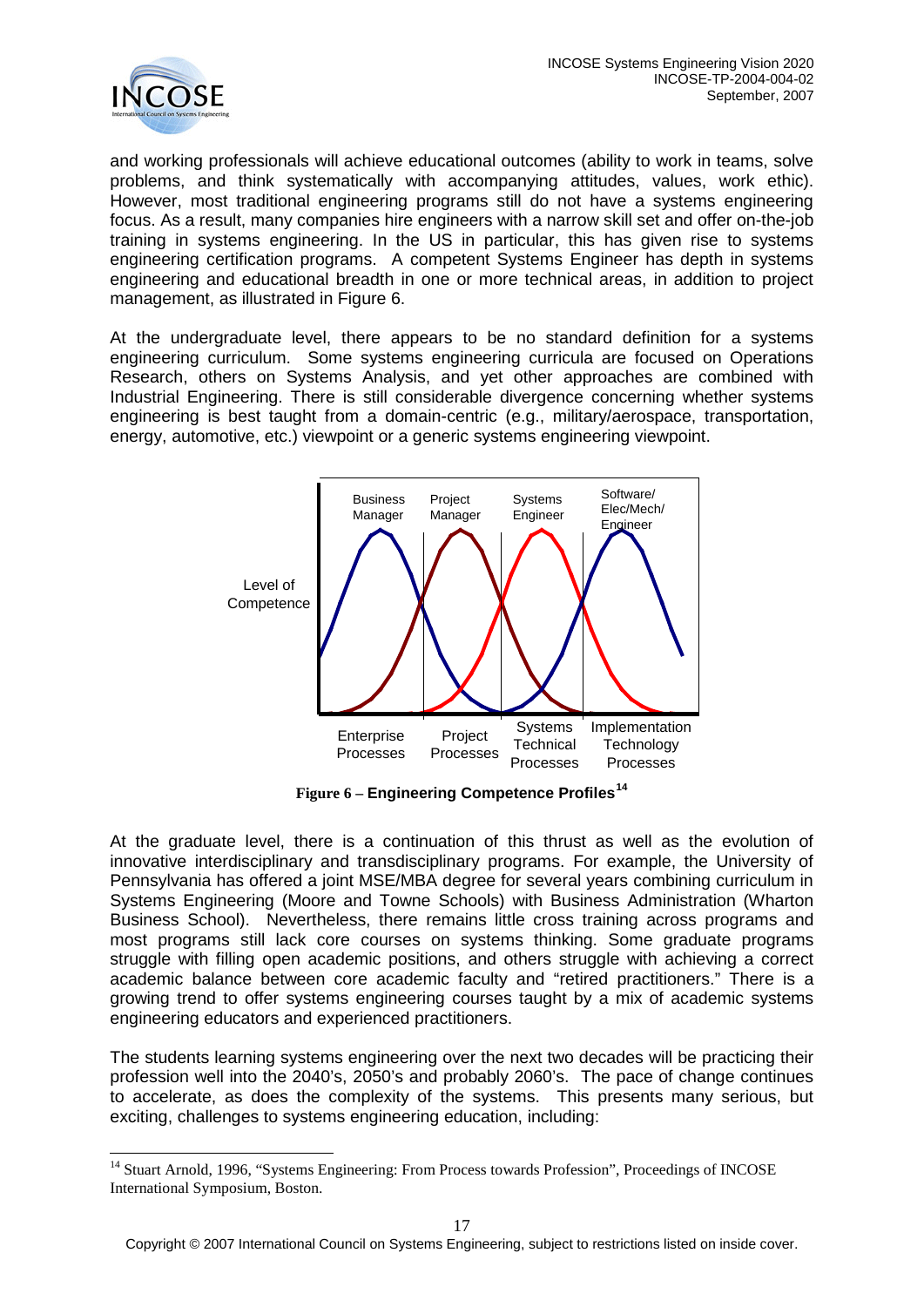

- Anticipating future trends (as in this Systems Engineering Vision) and preparing students to deal with them;
- Capitalizing on information technology to enable the delivery of just-in-time and webbased education;
- Monitoring current principles and practices and separating timeless principles from outdated practices;
- Participating in leading-edge systems engineering research and practice and incorporating the results into the curriculum;
- Packaging smaller-scale educational experiences in ways that apply to large-scale projects;
- Helping students learn how to learn, through state-of-the-art analyses, future-oriented educational games and exercises, and participation in research; and
- Offering lifelong learning opportunities for systems engineers who must update their skills to keep pace with the evolution of best practices, and individuals entering the field from outside disciplines, who need further education to make the transition successfully.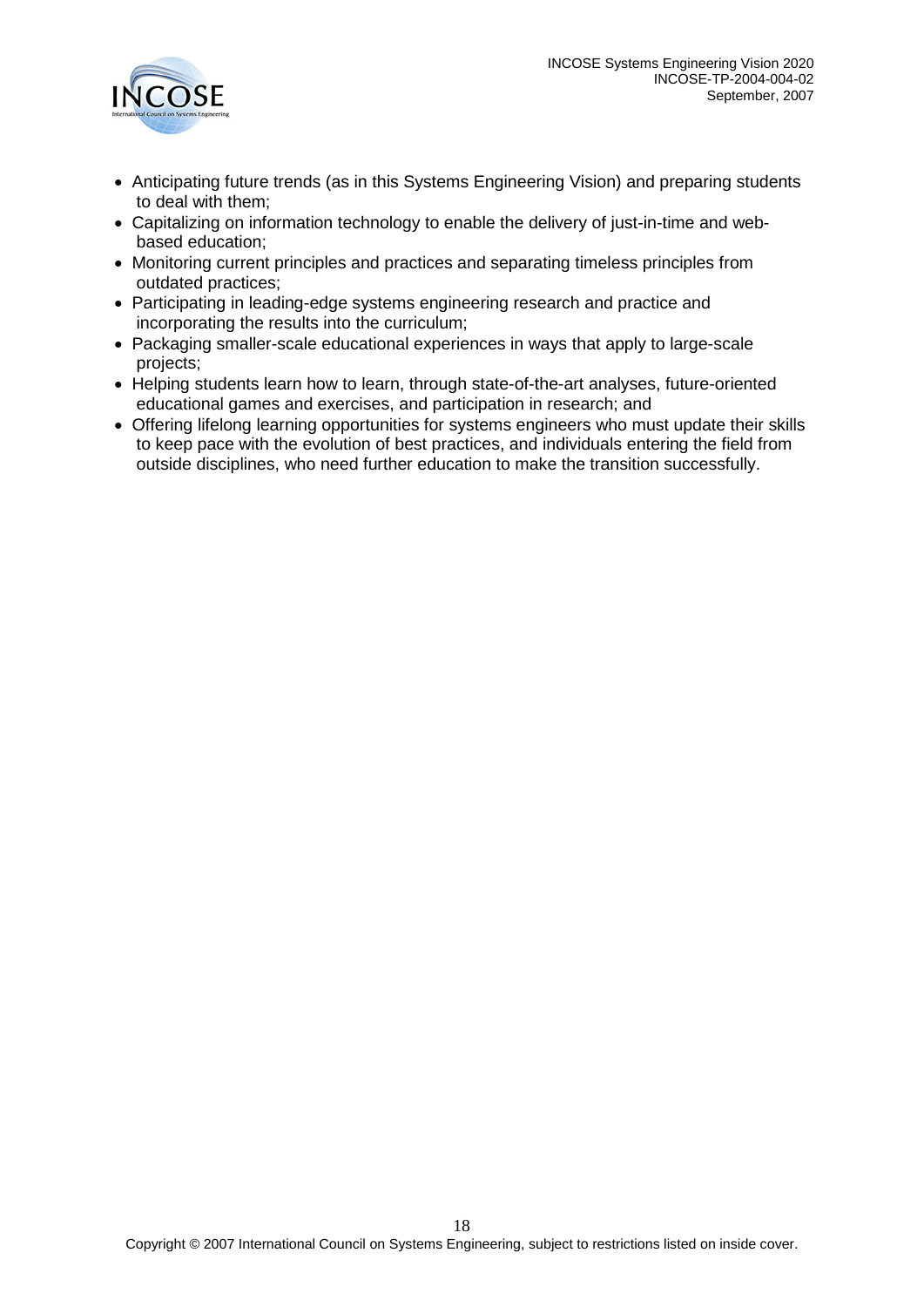

# **Drivers and Inhibitors**

<span id="page-18-0"></span>Table 2 contains a sampling of observed drivers and inhibitors, categorized according to each of the five focus areas, which have significant potential to influence the state of practice of systems engineering – see the framework in Figure 1.

**Table 2 – Drivers and inhibitors influencing the practice of systems engineering** 

| Area                         | <b>Drivers</b>                                                                                                                                                                                                                                                                                                                                                          | <b>Inhibitors</b>                                                                                                                                                                                                                                                                                                                                   |  |
|------------------------------|-------------------------------------------------------------------------------------------------------------------------------------------------------------------------------------------------------------------------------------------------------------------------------------------------------------------------------------------------------------------------|-----------------------------------------------------------------------------------------------------------------------------------------------------------------------------------------------------------------------------------------------------------------------------------------------------------------------------------------------------|--|
| Global<br><b>Environment</b> | Ability to create, produce and operate<br>$\bullet$<br>on a global basis, supported by rapid<br>and extensive transportation of people<br>and goods, plus high-bandwidth,<br>globally integrated communications<br>capability<br>Increasing collaboration among<br>$\bullet$<br>professional groups and other<br>stakeholders, worldwide                                | • Lack of mature standards and their<br>uniform adoption<br>• Increased global tensions; local<br>customs and practices and,<br>decreasingly, language<br>• Heritage of systems engineering<br>impacts its perceived application to<br>social and non-traditional systems, and<br>small to medium enterprises                                       |  |
| <b>Nature of</b><br>systems  | • Nonlinearly increasing ability to<br>incorporate a greater capability for a<br>given cost; to augment the embedded<br>intelligence in systems and to provide<br>systems with global dispersion<br>Emerging basic conceptual and<br>$\bullet$<br>technological areas with systems<br>applications, such as chaos theory,<br>nano-technology and genetic<br>engineering | • Human limits in comprehension and<br>control of man-made systems<br>• Immature view of the roles of people in<br>(increasingly complex) systems,<br>natural entities, processes and<br>procedures, and facilities<br>• Lag in manufacturing and sustainment<br>capabilities<br>Slow grasp of the significance of new<br>technologies and concepts |  |
| <b>SE Processes</b>          | • Evolution of standards that give a<br>consistent view of process sets that<br>embrace all systems engineering<br>functions on a life cycle basis<br>Emerging understanding of software<br>$\bullet$<br>engineering and systems engineering<br>synergies                                                                                                               | • Lack of tools that enable use of<br>existing standards<br>• Excessively complex process sets and<br>burdensome formalism creates a<br>barrier to acceptance of systems<br>engineering practices, especially in<br>small and medium enterprises                                                                                                    |  |
| <b>MBSE</b>                  | • Emergence and maturation of modeling<br>languages and information standards<br>Continuing evolution of information<br>technology as an enabler of modeling<br>techniques                                                                                                                                                                                              | Inherent difficulty integrating models<br>across organizational, lifecycle and<br>other boundaries<br>• Limitation of model /data exchange<br>capabilities within the modeling tools<br>• Limited MBSE skills                                                                                                                                       |  |
| SЕ<br><b>Education</b>       | • Recognition of need to inculcate<br>systems thinking at earlier stages in<br>individual educational experiences and<br>with a broader context<br>• Distance education putting the<br>classroom in the home<br>Transition to transdisciplinarity in<br>engineering education                                                                                           | • Lack of an accepted set of theory and<br>principles<br>• Lack of an overarching vision or<br>guiding framework for research<br>• Lagging posture of curricula,<br>exacerbated by funding shrinkage<br>• Challenge of educating current<br>employers in new concepts                                                                               |  |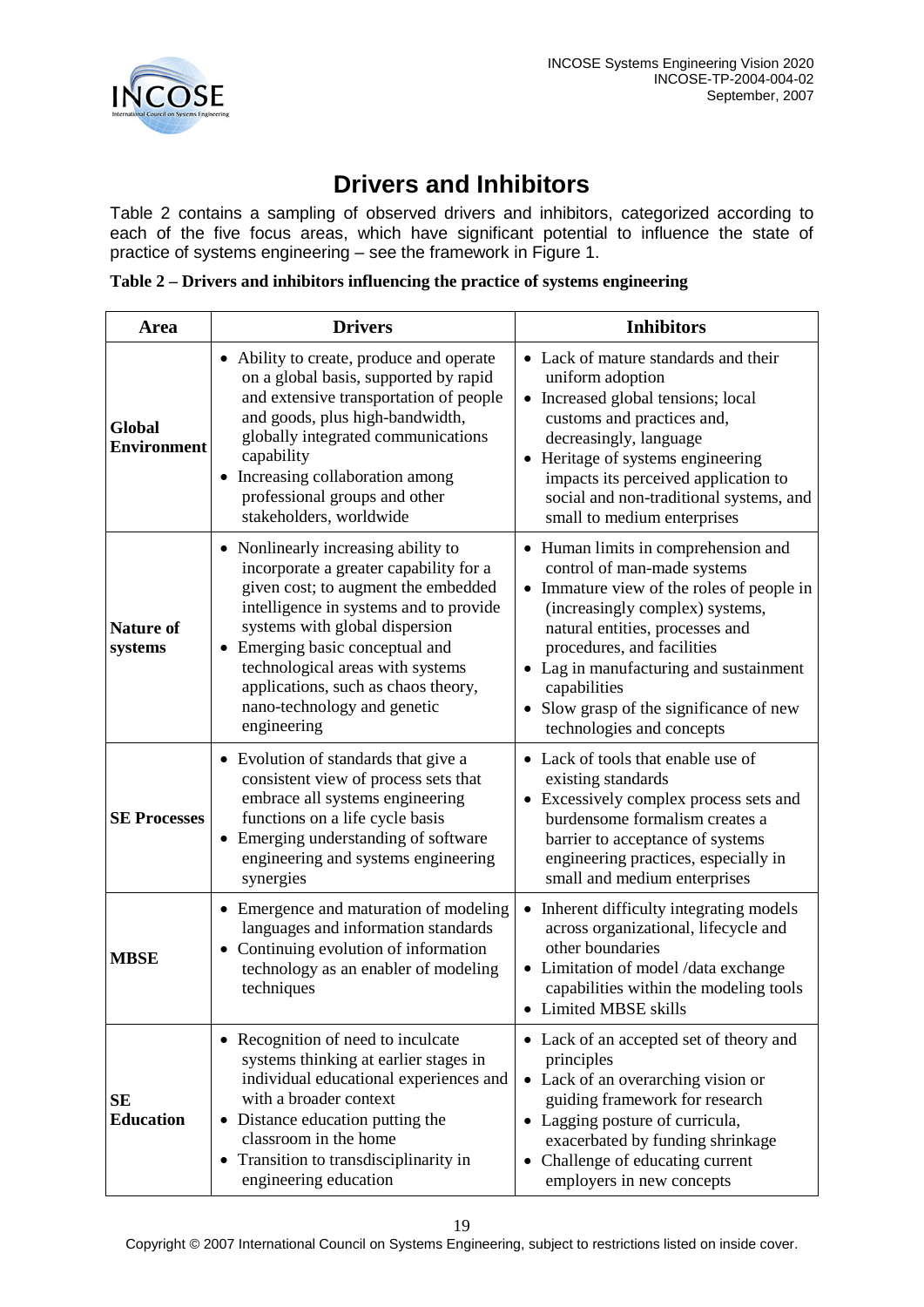

# **Systems Engineering Vision 2020**

<span id="page-19-0"></span>The current state of systems engineering practice is evolving under the influence of the respective drivers and inhibitors called out in Table 2. Through a series of workshops, acknowledged at the end of this document, experts in systems engineering and related fields were brought together to hypothesize about the future of systems engineering, beyond the next decade. These results have been compiled and are presented here using the same five focus areas.

In a best case scenario, the experts anticipate that systems thinking and systems engineering will guide the way people think about solving problems in the next decade and systems engineering will become an established international "inter-disciplinary connector" or "meta-discipline." Increased diversity within the stakeholder population creates the need for shared sense making through shared mental models; a need that systems engineering will satisfy. In the future systems engineering will be used to address the significant social, economic, environmental and planning issues of the day.

# <span id="page-19-1"></span>*Global Systems Engineering Environment*

By 2020, corporate and societal leaders will value systems engineering principles and those practicing them. Systems engineering will be seen as especially important for systems developed by multi-national teams. Systems engineering principles and processes will be the lingua franca for these teams, respecting cultural differences and facilitating effective communications. There will be more frequent and more effective collaboration among societies whose members practice systems engineering.

The solution-building environment of the future will feature interoperability among systems engineering practices. This will be enabled by collaborative tools and virtual collaborative environments that feature sophisticated capabilities combined with simplicity in the user interface. These tools will span a broader range of applications and support people-centric interfaces that provide an environment that addresses structural, social, technical, and cultural differences in order to compress or bridge collaboration distance between all involved stakeholders. Additional systems engineering capabilities will be created to support the adaptation of system engineering methodology to the agile and robust operations of extended enterprises and businesses of all sizes. This will include:

- Advanced systems theory application
- Increased use of analytical methods and tools
- Advances in engineering education with an emphasis on interdisciplinary integration
- Improved use/integration of engineering specialties
- Improved understanding of psychology, languages and culture
- Improved shared understanding of systems engineering concepts among all stakeholders

Stovepipes between disciplines will begin to blur as the benefits – diversity of ideas, lower organizational costs and greater development efficiency – of interdisciplinary integration are realized. Stakeholders will take the time to identify the characteristics (capability, culture, communication and decision making style, appetite for risk, ethics, etc.) of their global business partners. Business strategies will continue to exploit the benefits of distributed worldwide production capabilities with the associated sharing of resources and specializations for increased efficiency. Expansion of free trade regions will ease the flow of capital resources and open new global markets. Changing demographics in population (e.g., a longer lifespan, more open migration policies) will influence investments, the desirable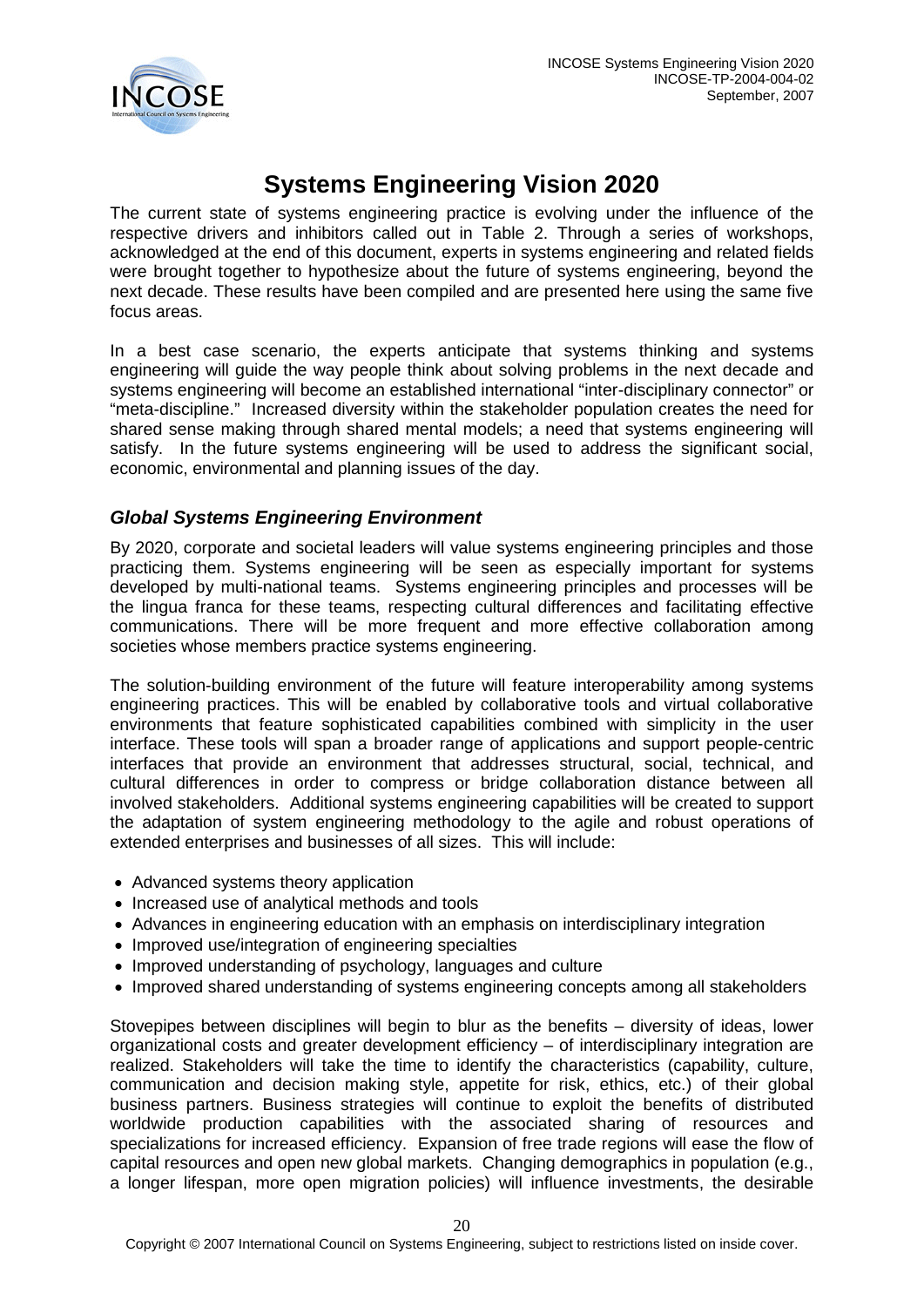

characteristics and capabilities of products and systems, as well as the composition of the global workforce itself.

Ongoing efforts within the ISO<sup>15</sup>, IEEE<sup>[16](#page-20-2)</sup> and EIA<sup>[17](#page-20-3)</sup> will continue to improve the usability of standards. Figure 7 illustrates the early stages of the evolution toward a unifying systems engineering standard. Such a standard will provide the foundation for systems engineering integration and domain-specific implementation guidance that spans hardware, software, humans, facilities, processes, procedures and naturally occurring entities.



**Figure 7 – Harmonization of Systems and Software Engineering Standards**

Future standards will result in increased harmonization of engineering, project management and business processes. A better understanding of systems engineering processes will also emerge. It is expected that harmonization will result in a set of system, software and project management process standards that are aligned to ensure compatible usage.

### <span id="page-20-0"></span>*Systems and their Nature*

By 2020, systems will exhibit extensive interconnectedness. In geographical terms, local systems are giving way to regional systems. Systems engineers will continue to be challenged by the ability of new and legacy systems to join the encompassing system of systems. Issues surrounding legacy systems will increasingly influence system acquisition, design and upgrades. Systems will be designed for continuous adaptation, which will stimulate greater use of off-the-shelf components. Systems of the future will continue to exhibit the characteristics itemized in Table 1.

<span id="page-20-2"></span><span id="page-20-1"></span><sup>&</sup>lt;sup>15</sup> Institute of Electrical and Electronics Engineers (standards.ieee.org) <sup>17</sup> Electronic Industries Alliance (www.eia.org)

<span id="page-20-3"></span>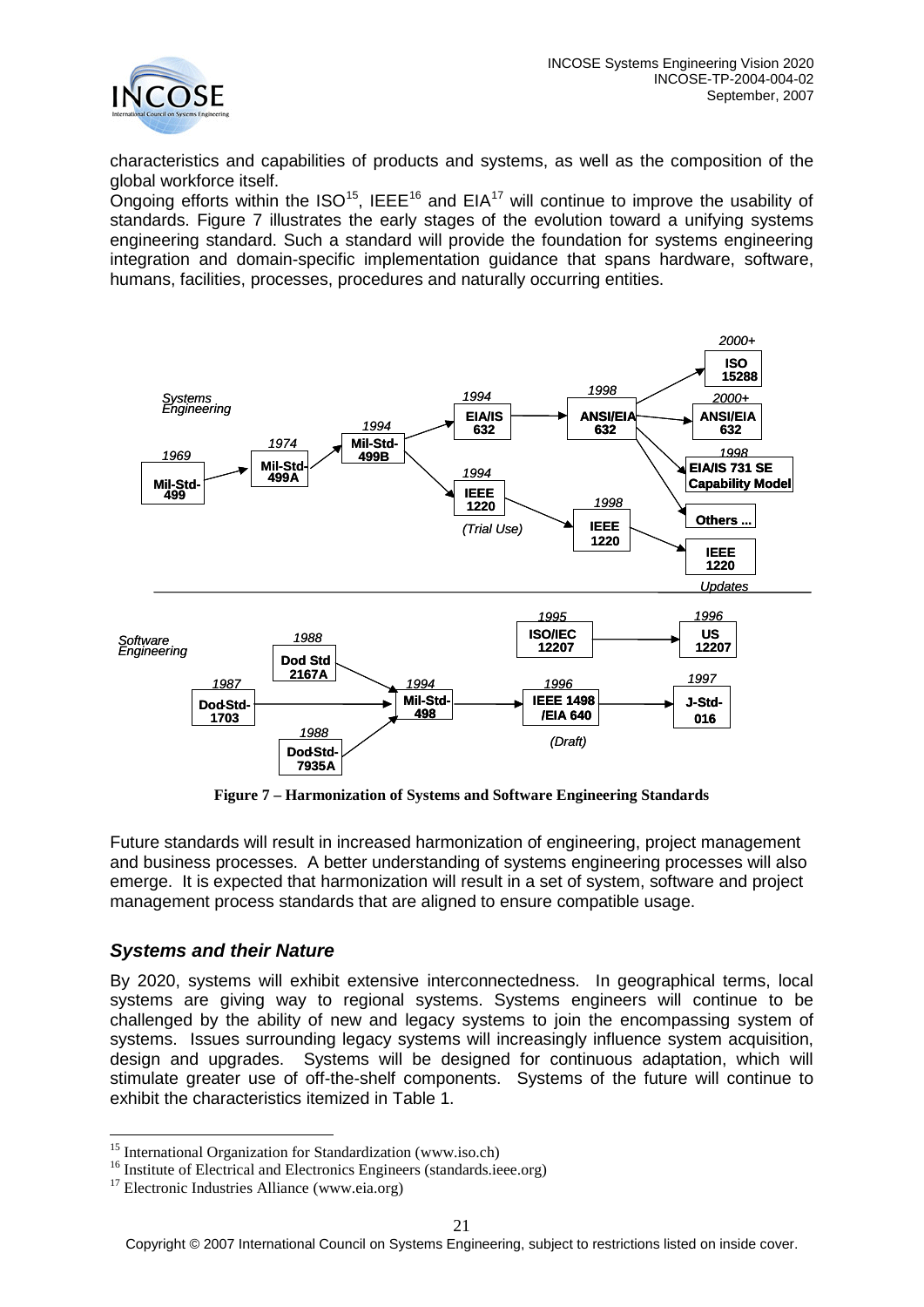

The term "system architecture" will connote more than the technical architecture of the system. Architecture will envelope markets, customers, technology insertion, product development and deployment, and the needs of the enterprise into an integrated framework. With respect to architectural design, there will be greater clarity of architectural approaches, potentially based on a set of emerging systems engineering pattern languages and pattern structures. Additionally, the development, maturing, and continual evolution of languages (such as SysML™), tools and methods will contribute to the clarity and automation of these approaches.

Products and systems will include virtual devices with multiple sensory inputs. The integration of genetic engineering, micro-/nanotechnologies, biotechnology, and neurotechnologies will permit human/system interfaces to become highly sophisticated and complex. Artificial intelligence, virtual reality, adaptive systems, sensors for condition monitoring, robotics, and other technologies, will enable dramatic new capabilities, resulting in a broad range of new products. Embedded intelligence will allow further automation of complex products and processes. Software and hardware will become increasingly intelligent and adaptable, enabled by faster/better computer technologies and interfaces. An important challenge will emerge; learning, from a sound research basis, how to allow humans to complement system intelligence with human intelligence, rather than allocating intelligent functions to the machine and eroding the roles that humans are so uniquely able to fill.

### <span id="page-21-0"></span>*Systems Engineering Processes*

The systems engineering processes in 2020 will be robust enough to allow continuous technology insertion in order to accommodate the rapid acceleration of technological change. This will enable future systems to take advantage of emerging technologies by effectively integrating these technologies with legacy systems and with complementary technological advances.

Engineering and acquisition processes will evolve to fully support concurrently engineered systems. The success criteria will likely include the ability of a system to interoperate with other evolving systems, or its resilience in accommodating new technology or interfaces.

Process evolution will focus on keeping only those processes that produce value. Process agility and adaptability will be facilitated by advancements in tools for intelligent engineering environments. As processes across the project and enterprise become more mature and integrated, the use of workflow management tools will become more widespread. This will assist planning and control activities.

Improved decision-making support will include realistic cost estimation for both product development and the total system lifecycle. Methods and tools for trade-off management including the capability of modelling the long-term effects of decisions will emerge. The systems engineering processes of the future will enable the development of an effective and efficient "logistics and maintenance support infrastructure." Elements of the support infrastructure will be as reliable as (if not greater than) the items being supported. Thus, in the design and development of the support infrastructure, addressing a number of important characteristics (e.g., resilience, reliability, maintainability, supportability, economic feasibility, etc.) will become an inherent part of the systems engineering processes.

With this in mind, the state of the best practice in systems engineering in 2020 will be characterized in the following manner: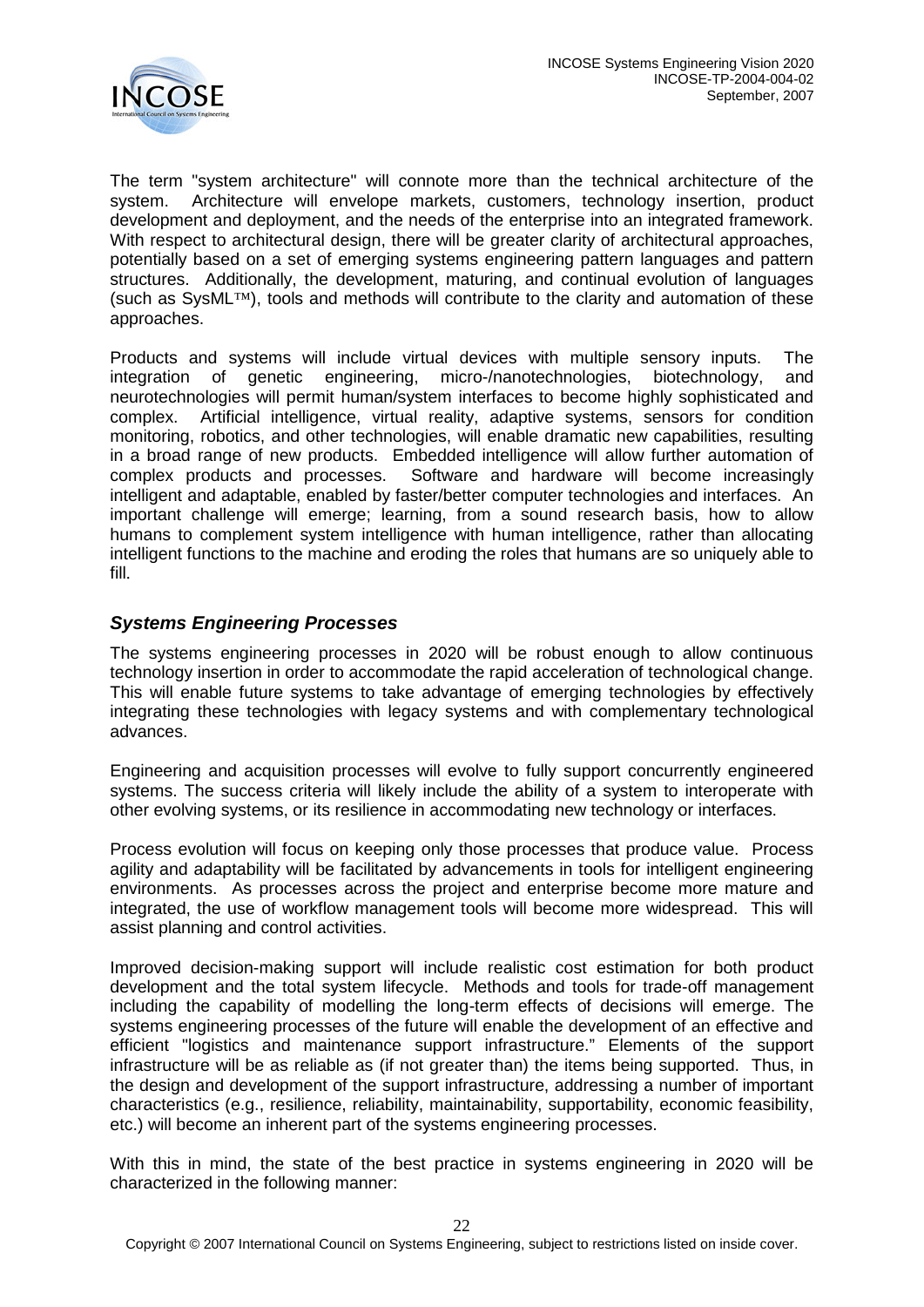

- Continuous process improvement will be a widespread practice. The emphasis will be on this continuous improvement and not on a transient achievement of a specific level of process maturity.
- There will be an increased coordination and harmonization of process standards, including other disciplines and business processes. This will not be trivial, but will lead to a greater strength and utilization of systems engineering by minimizing confusion and conflict.
- Systems engineering processes will be aligned with stakeholder values, recognizing that stakeholders seek value and that only those processes that enhance value will be supported in the long term.
- Projects and programs will regularly use process simulation and sensitivity analysis to reduce risk.
- There will exist a robust strategy for integrating cognitive-human-socio-technical concepts into a comprehensive systems engineering processes instantiation to include:
	- o Intelligent decision support systems
	- o Process evaluation and feedback with real-time analysis effectiveness and efficiency
	- o Knowledge management
	- o Automated trend analysis to identify risks and opportunities.

### <span id="page-22-0"></span>*Model-Based Systems Engineering*

The projected state of MBSE practice in 2020 will extend MBSE to modeling domains beyond engineering models to support complex predictive and effects-based modeling. This will include the integration of engineering models with scientific and phenomenology models, social, economic, and political models and human behavioral models. The key characteristics of MBSE in 2020 include:

- Domain-specific modeling languages and visualization that enable the systems engineer to focus on modeling of the user domain
- Modeling standards based on a firm mathematical foundation that support high fidelity simulation and real-world representations
- Extensive reuse of model libraries, taxonomies and design patterns
- Standards that support integration and management across a distributed model repository
- Highly reliable and secure data exchange via published interfaces.

Domain-specific modeling languages built on the general purpose systems modeling language will increase the abstraction level to represent the user domain. Validated and specialized model libraries for specific domains will be established that can be reused across organizations and evolved over time. A system engineer familiar with the domain will be able to rapidly search the distributed model repository and evaluate a broad trade space of solutions based on an understanding of the user requirements and measures of effectiveness. Thus, the systems engineer will readily perform what-if analysis to assess the requirements, design, and technology impacts, and optimize the solution, using multidimensional visualization capabilities.

The conceptual depiction in Figure 8 indicates a desired goal and direction toward advancing capabilities for MBSE. The integrated capabilities shown will dramatically increase the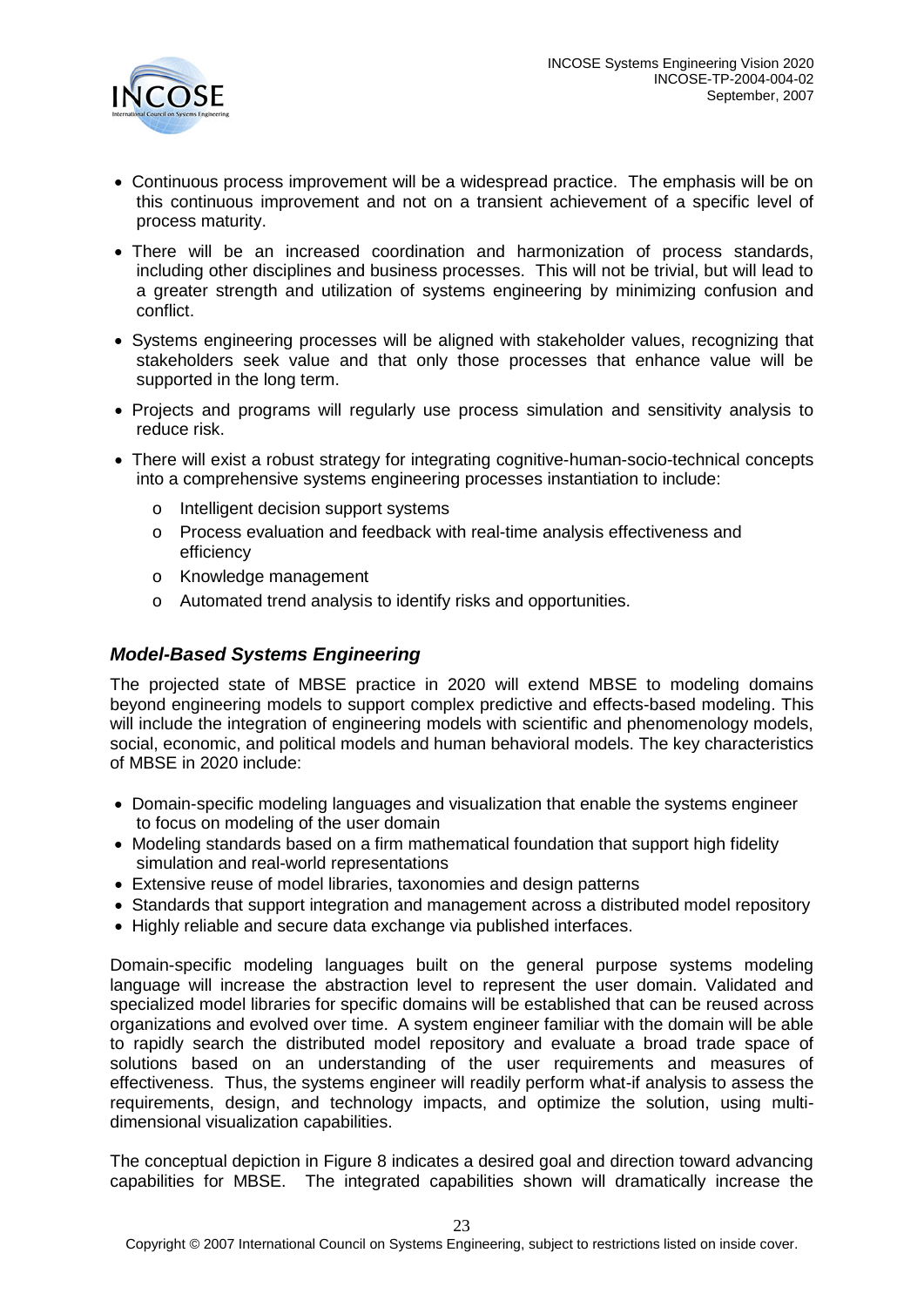

application of MBSE to support marketing research, decision analysis, integration with biological system models, environmental impact analysis and the design of social systems in support of urban planning and government social programs, to name a few.

Collaborative environments will be set up quickly for new project teams and extended across global government, industry and academic teams. Management of product data throughout the lifecycle will provide improved logistics and Operations and Maintenance phase support, since design data is retained in standards-based repositories. Virtual development environments will minimize the need for physical prototypes and will accelerate new product development while providing realistic verification against customer driven requirements.



**Figure 8 – Cross-domain model integration**

System development times will be substantially reduced relative to current practice, while improving overall system quality and availability. This will be accomplished by a combination of failure-mode avoidance and knowledge-based engineering. The application of increased computer power will enable rapid system design with models in virtual development environments, greatly reducing the need for physical prototypes.

The breadth of applied models will not be confined to the traditional extent of dealing with the immediate system interfaces. Relationships will emerge between individual system models that are built to analyze systems across life cycles spanning decades and the social and economic models that estimate the impact of cumulative decisions on the economy and our environment. "Intelligent systems" will add significant effort to up-front systems engineering with the benefit of enabling planned change at an industry, domain, or societal level. System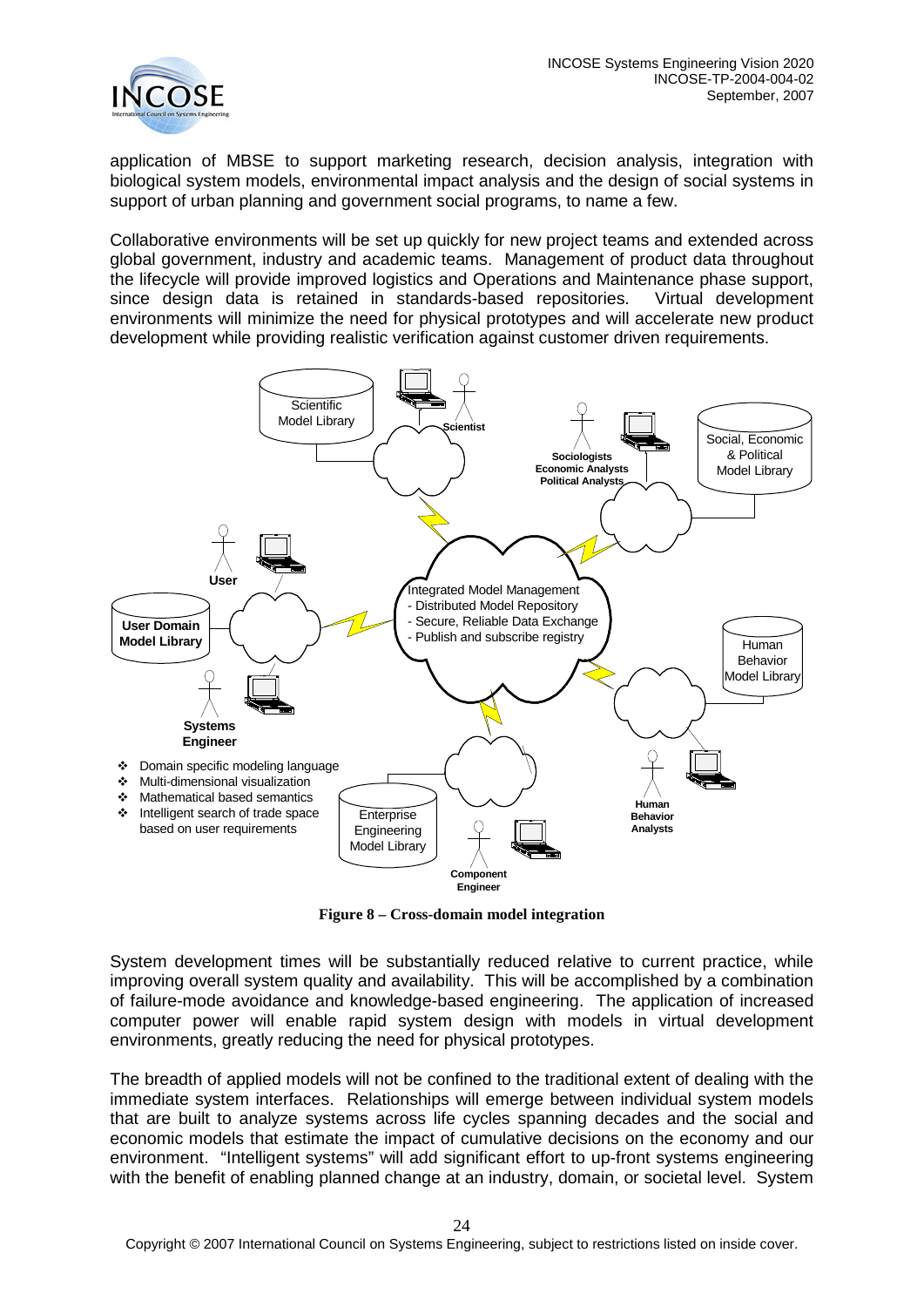

models and simulations will explore the impacts to our environment, society, and the stakeholder organizations in ways that are ignored today and discovered by analysis of impacts after systems become operational.

A complete discussion of the MBSE vision must also be accompanied by realistic concerns about inhibitors to its progress such as those described in Table 2. Difficult technical and cultural challenges remain to be overcome in order to realize the many facets and benefits of the envisioned MBSE evolution. Meaningful progress will require both market forces and motivated visionaries inclined to take some risks in pushing the envelope to demonstrate value, exploiting opportunities and setting an example for others to follow.

### <span id="page-24-0"></span>*Systems Engineering Education*

The systems engineer of 2020 will develop expertise in the user domain and be able to address the social, economic and political impact of solutions. The education and training for systems engineers will focus on developing expertise in specific domains of interest, with an educational foundation in non-engineering disciplines such as sociology, psychology and economics. As a result, the systems engineer will have the requisite competence to work in a highly distributed and multi-disciplinary environment with rapid access to a broad range of resources, and an understanding of human behavior and human-system interaction.

The vision for systems engineering education can be grouped into four primary areas:

- Insertion of systems engineering principles into an expanded curriculum
- Influence of systems engineering techniques in a technical society
- Innovative approaches toward systems engineering education delivery
- Increased collaboration between educational institutions, societies interested in systems engineering, and persons with interdisciplinary interests

#### *Insertion of systems engineering principles into an expanded curriculum*

A core of system engineering courses will be used to expand the traditional engineering disciplines (e.g. electrical engineering, mechanical engineering, chemical engineering, and nuclear engineering) as well as non-engineering disciplines (e.g. psychology, agriculture, environmental science, information technology, and healthcare). In this manner, education in systems thinking and systems engineering will permeate both undergraduate and graduate programs.

Collaborations will be established between the Schools of Engineering, the Schools of Management, the Schools of Medicine, and the Schools of Law. There is likely to be fluidity of curricula and a resulting fluidity of professors between these professional schools. The expectation is that systems engineering will remain an area of study of its own; however, there is a potential for the study of systems engineering to become interwoven in the academic fabric.

#### *Influence of systems engineering principles in a technical society*

By 2020, it will acknowledged that the systems engineering curriculum is an appropriate academic foundation from which to address multi-disciplinary problem solving, such as the implications of technology on the environment and society, drug abuse prevention, national security, crime prevention, urban expansion, infrastructure development, etc. Systems engineering educators and researchers will participate in the application of systems thinking to governmental and large scale societal problem solving.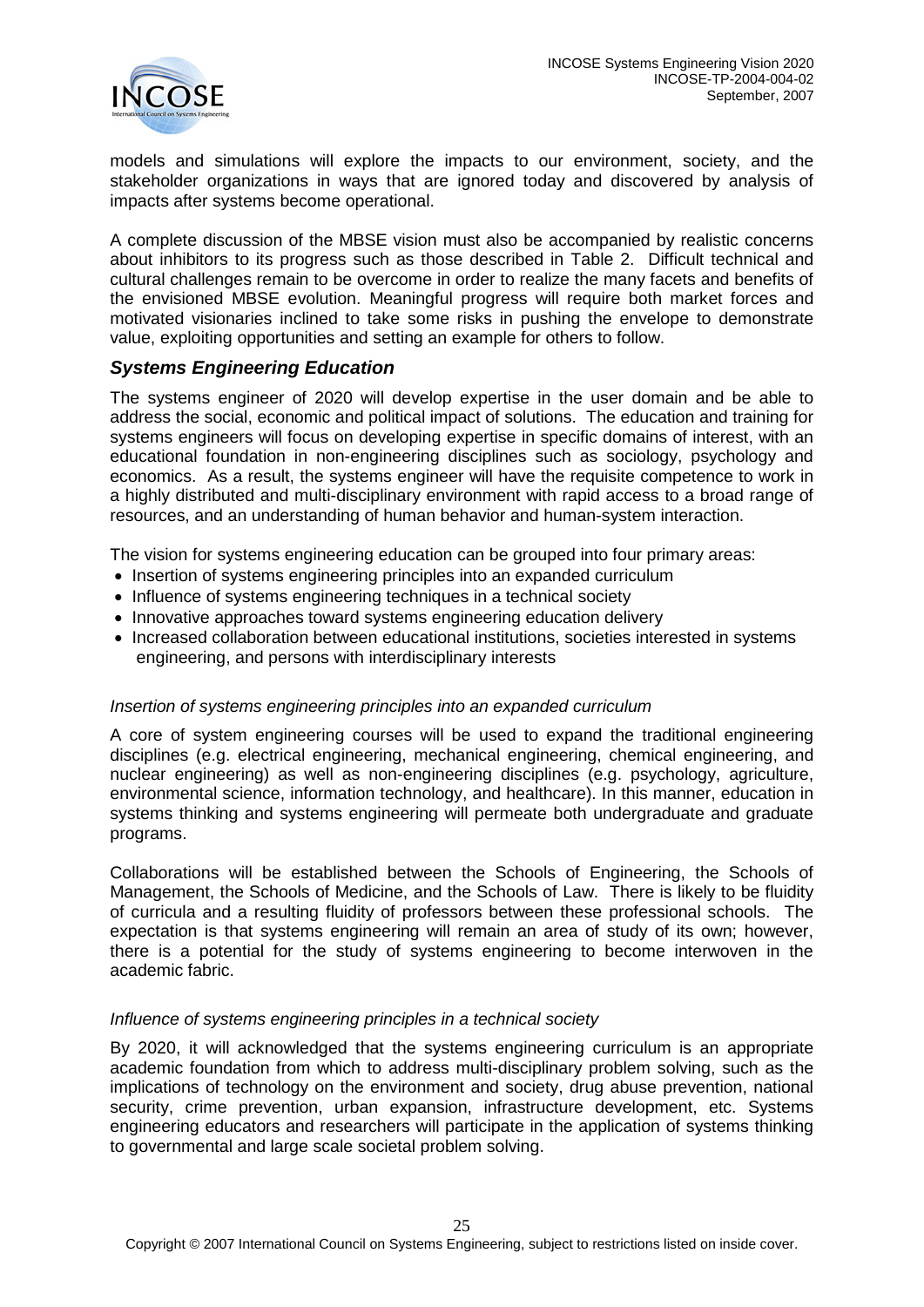

#### *Innovative approaches toward systems engineering education delivery*

In 2020, web-enabled information technologies will be commonplace. Widespread globalization of education programs, with no national boundaries, will be the norm.

Information "chunking" will be used extensively in education and training. This will affect systems engineering in two ways. First, systems engineering education itself will be "chunked" to enable just-in-time delivery to a variety of consumers. Second, information chunking, in which a basic unit of information is customized for presentation to specified audiences, will become a required systems engineering skill.

Use of technology (such as simulation, visualization, or gaming) will create major innovations for systems engineering education. Building on the computer gaming culture, the systems engineering community will benefit by creating interactive games that require systems thinking (e.g. model cities development, survival games involving multiple disciplines, economic decision-making). Faculties will encourage and support faculty members to keep pace with new knowledge and use of advanced technologies.

#### *Increased collaboration between educational institutions, societies interested in systems engineering, and persons with interdisciplinary interests*

New institutional forms and frameworks will evolve to achieve the aforementioned transdisciplinary cooperation in schools of education. These frameworks will involve humans, organizations, technologies and environments in a way that leads to knowledge integration, knowledge process integration, or transdisciplinarity as is best appropriate in specific circumstances for resolution of contemporary issues of large scale and scope. One appropriate definition of transdisciplinarity is that it is the transformation, restructuring and integration of knowledge from multiple perspectives to produce a new holistic perspective. Activities that comprise transdisciplinary efforts include: cooperation, appreciation, disaggregation or taking apart, aggregation or putting together, modification and transformation. Ultimately, this should lead to the ability for successful knowledge generalization.

Doctoral-level research will be divided between research focused on specific topics, and research focused on higher-level theory. Funding for research will derive from consortia and industry. There will be increased industry involvement in universities and the number of professors who have in-depth practitioner experience. Research conferences will encourage contributions from both academic and industry researchers – see figure  $9^{18}$  $9^{18}$  $9^{18}$ 



**Figure 9 – Conference on Systems Engineering Research**

<span id="page-25-0"></span> <sup>18</sup> (http://www.incose-la.org/temporary/cser2008/)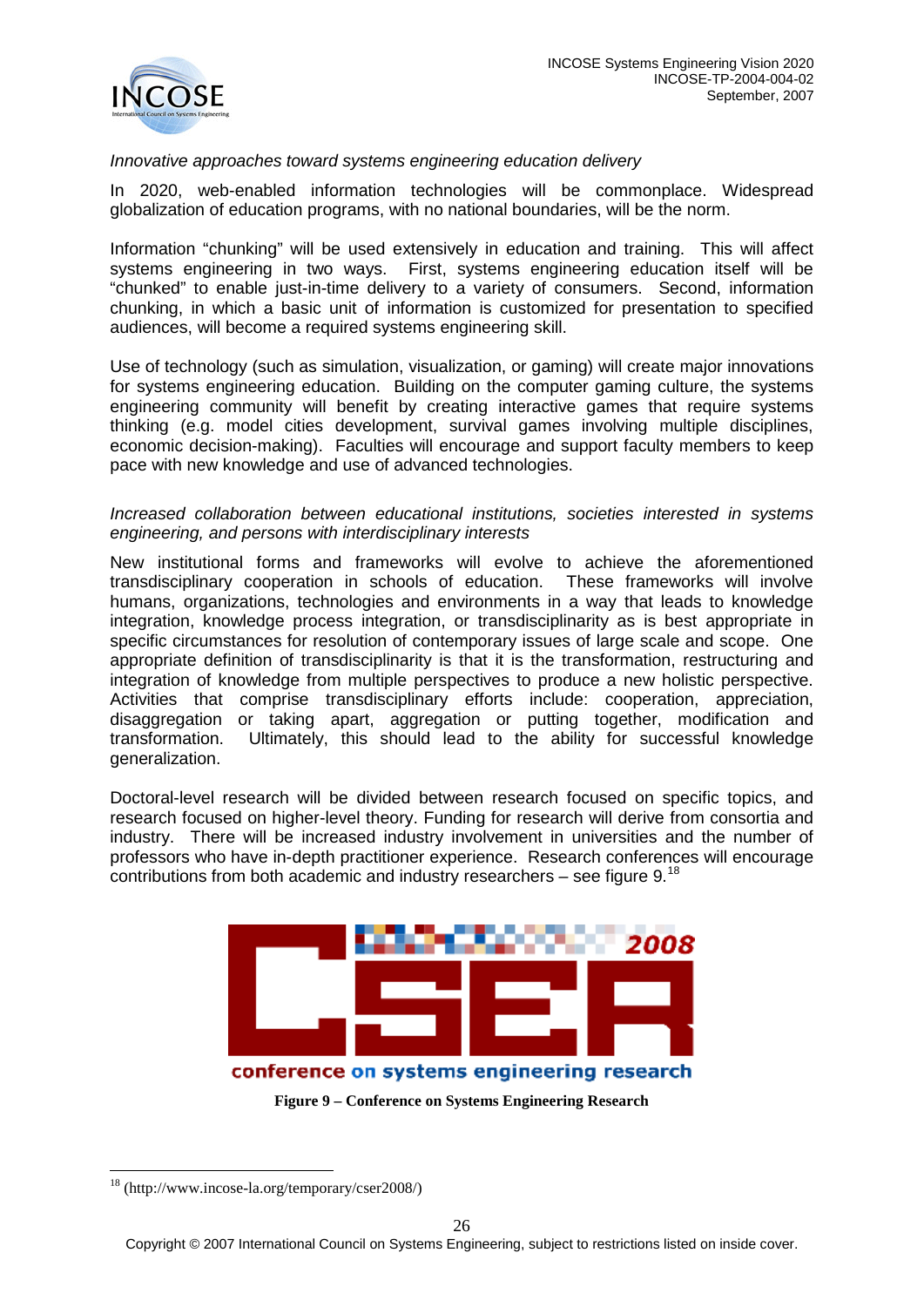Since 2002, the University of Southern California has collaborated with Stevens Institute of Technology to conduct an annual research conference. The primary objective of this event is to provide practitioners and researchers in academia, industry, and government a common platform to present, discuss and influence Systems Engineering research with the intent to enhance Systems Engineering practice and education.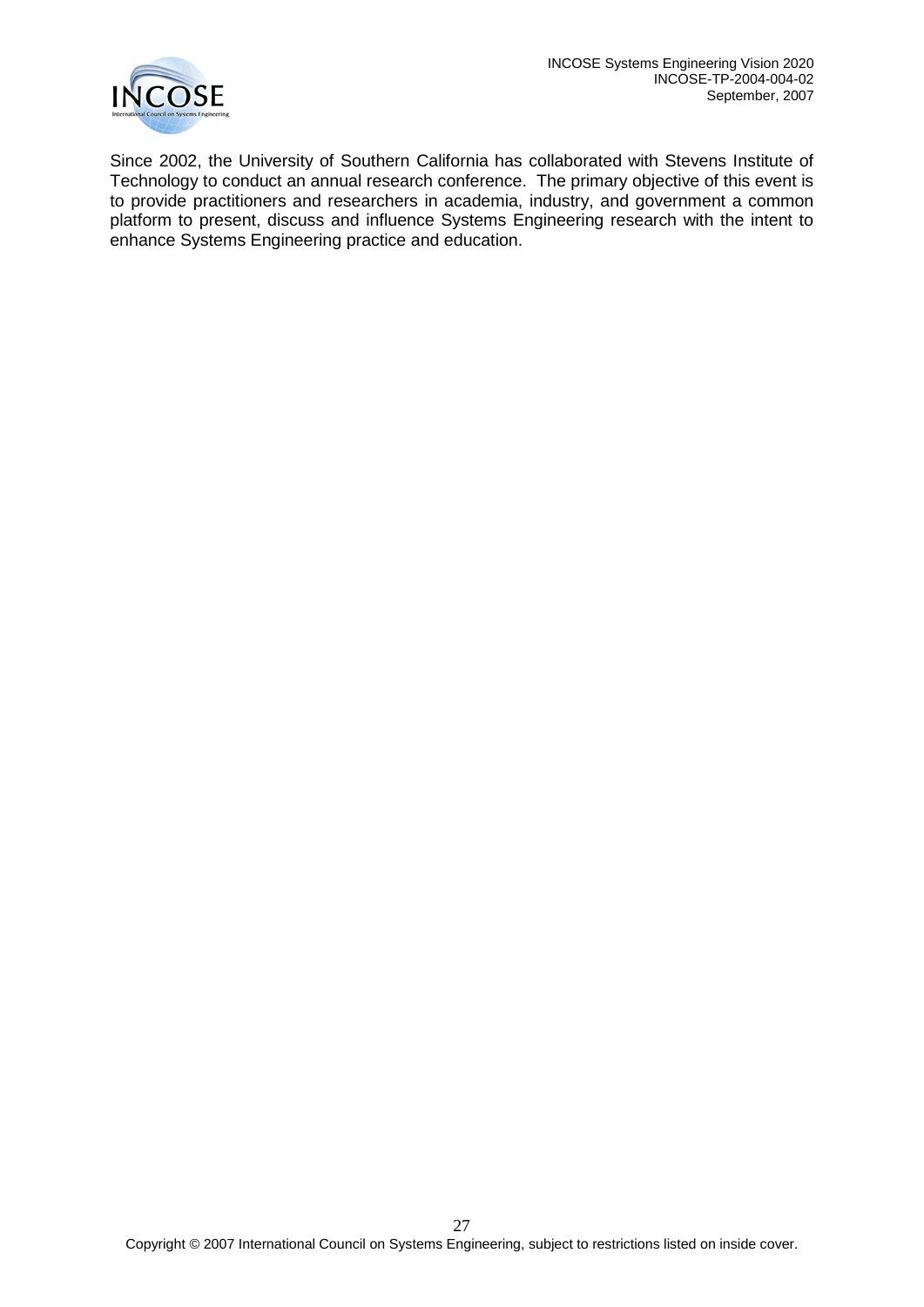

# <span id="page-27-0"></span>**Implications for the Advancement of Systems Engineering**

The projected state of systems engineering described by the foregoing material has significant implications for the systems engineering research agenda to the year 2020 and beyond. The following material provides a few (of many potential) areas for meaningful investigation.<sup>[19](#page-27-3)</sup>

### <span id="page-27-1"></span>*Systems and their Nature*

As systems increase in purpose, scope and scale to span international boundaries, research is needed to understand the nature of these systems and methods for tackling the problems they propose to solve.

- *Apply systems engineering to large-scale global problems.* Research is needed to understand the best way to apply systems engineering to significant problems, such as sustainable development, global warming, potable water supplies, fuels, hunger, and international conflicts. There are few examples of projects in this area; two examples are the eco-industrial park in Kalundborg, Denmark and the Global Earth Observation System of Systems (GEOSS) program, an international consortium of 61 nations working together to establish a system of comprehensive, coordinated, and sustained Earth observation.
- *Identify best practices based on international experiences in systems engineering.* The systems engineering community needs a source of best practices and case studies from the international community that highlight successful methods and techniques. Compiling a set of these best practices could be a research topic itself: finding successful corporate models for international enterprises and identifying changes necessary in systems engineering processes, education and training for operating in such enterprises. Additional research should yield means to establish an "open source model" for the intellectual property surrounding the best practices from successful applications of systems engineering in the global environment.

# <span id="page-27-2"></span>*Systems Engineering Processes*

Two areas for process-oriented research and development have been identified. They are initiatives to develop and evolve a seamless, end-to-end *systems engineering processes support environment* and to develop and evolve *collaboration support capabilities* for pervasive high performance, geographically distributed teams.

• *A Vision 2020 process support environment* would have well-integrated but easily upgradeable or replaceable capabilities for system modeling, simulation, prototyping, specification, business case analysis, planning, monitoring, change management, integration and testing. This implies the need for further research in: process modularization and composition; process architectures, languages and meta-languages; integration of human factors, hardware, software, and specialized domain engineering processes, and: associated capabilities for monitoring progress vs. plans, monitoring the business case for the plans and adjusting the plans when external or internal circumstances are making them obsolete. For example, one could consider extending current earned value monitoring systems, which have nothing to do with business or mission value, to address more value-based progress metrics and monitoring capabilities.

<span id="page-27-3"></span><sup>&</sup>lt;sup>19</sup> Conference on Systems Engineering Research, April, 2006.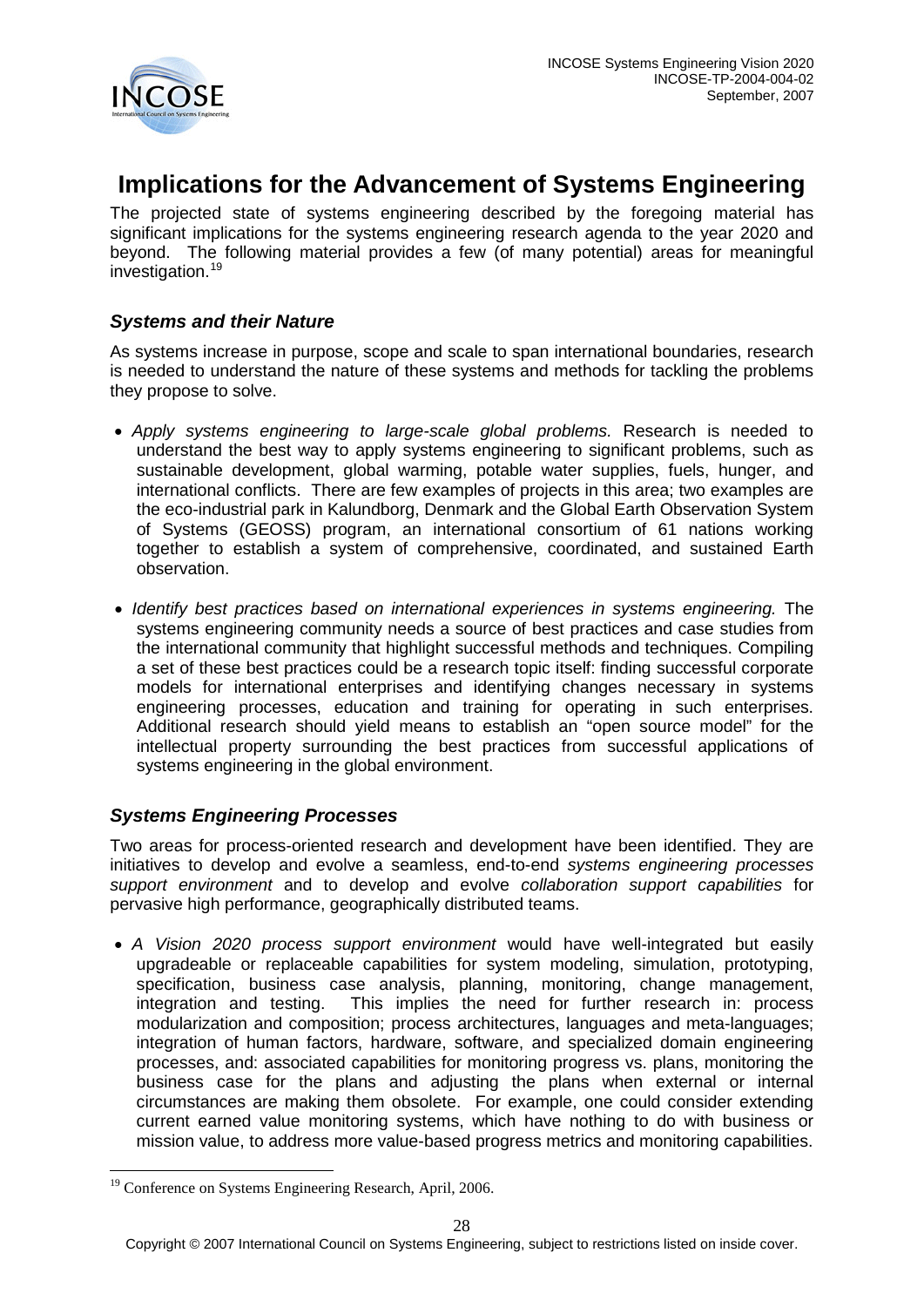

• *Collaboration support capabilities* for pervasive high performance, geographically distributed teams, would complement the integrated process support environment above by providing more empowerment for individual systems engineers and better collaboration support for performing team activities. Individual empowerment capabilities would include better visualization capabilities well beyond the usual two-dimensional, static, black and white artifacts currently used by systems engineers; better access, searching and mining of distributed databases and knowledge bases; knowledge-based tools for performing and integrating specialty engineering (safety, security, usability, performance, application-domain engineering), and; on-the-fly consistency, compatibility, and risk analysis of a systems engineer's artifacts as they are being developed. Team empowerment capabilities would include virtual synchronous and asynchronous collaboration support; integration of formally-organized databases and knowledge bases with ad-hoc blogs and wikis; better aids for teambuilding and trust building; distributedteam leadership and session-management support, and; more rapid and powerful support for creating and negotiating mutually satisfactory specifications, plans and solutions.

Beyond these examples, other high-impact systems engineering processes research initiatives include:

- Better defined theoretical foundations for systems engineering processes, including the theory and formalized semantics to support model based systems engineering;
- Systems engineering return-on-investment models that enable determining how much systems engineering is enough in various situations;
- Better integration of systems engineering, acquisition management, portfolio management, and enterprise management processes.

# <span id="page-28-0"></span>*Model-Based Systems Engineering*

Since the primary driver of increasing complexity in modern and future systems is the triad of computer science, software and communications technologies, it is fitting that we also look to these technologies to strengthen the ability of systems engineers to perform effective MBSE in order to manage this complexity. Simple and unguided extrapolation from current practices to MBSE is unlikely to provide the needed capabilities. Research to produce a set of foundational models and algorithms is proposed.

- *Multi-dimensional Mathematical Model Manager –* this feature employs graph theory–and its offshoot, constraint theory–to determine model consistency and permitted computations within models containing tens of thousands of variables. This capability and other formalisms should be applied to enhance the precision and mathematical foundation for modeling languages such as SysML™.
- *Evolutionary computation and generic algorithms* able to search the vast trade space for satisfying designs.
- *Quantitative risk management* computations based on decision theory, to converge on designs with the balance of cost, performance and risk preferred by the stakeholders
- *Value and preference model* to translate the diverse requirements of the stakeholders as well as their risk assessments acceptance test standards that the model can verify.

Very little research to-date has been invested in the development of such models. Even partial success with respect to the above vectors promises substantial improvement in MBSE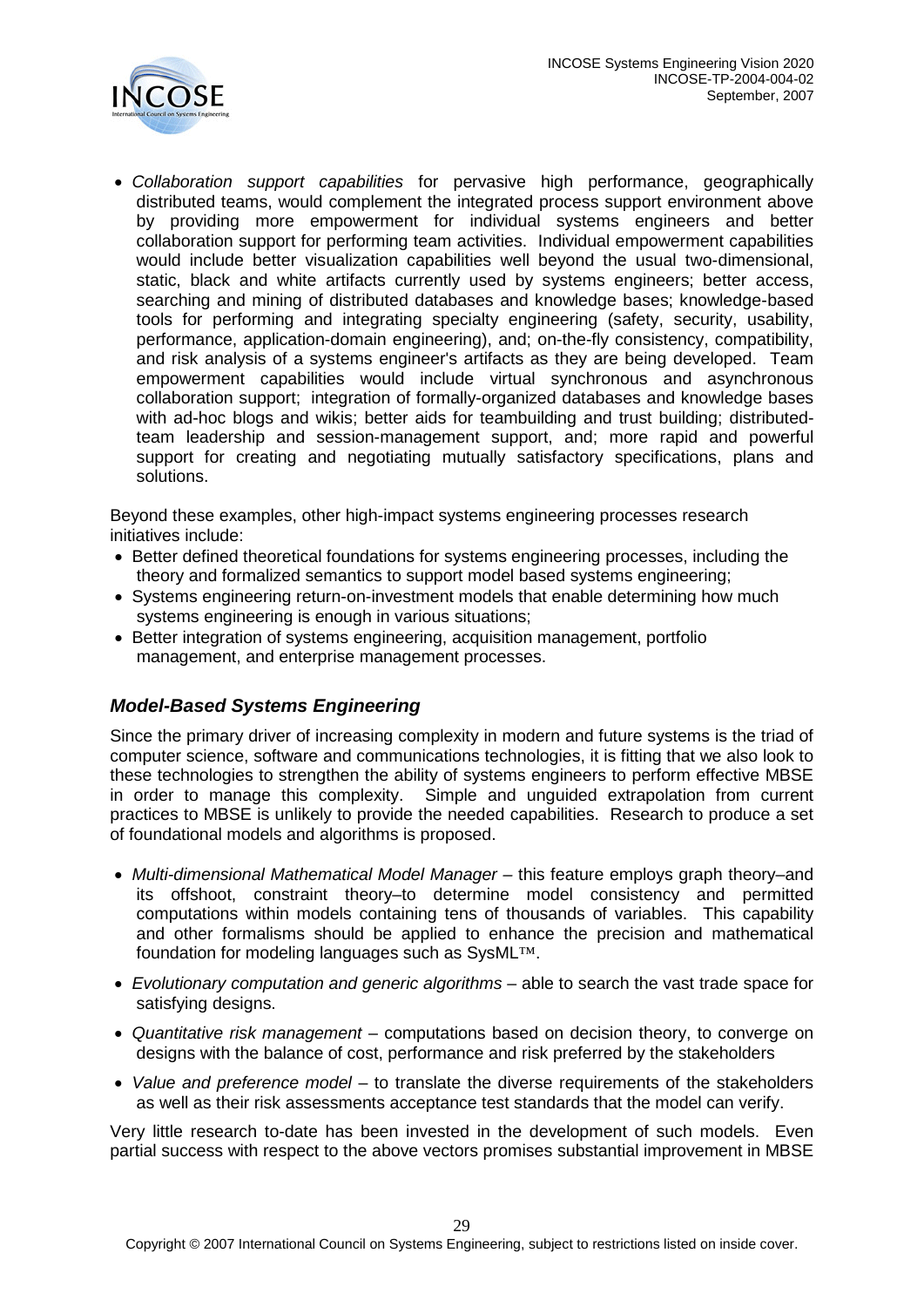

and brings systems engineering closer to the long-term goal of a "Unified Theory of Systems Engineering."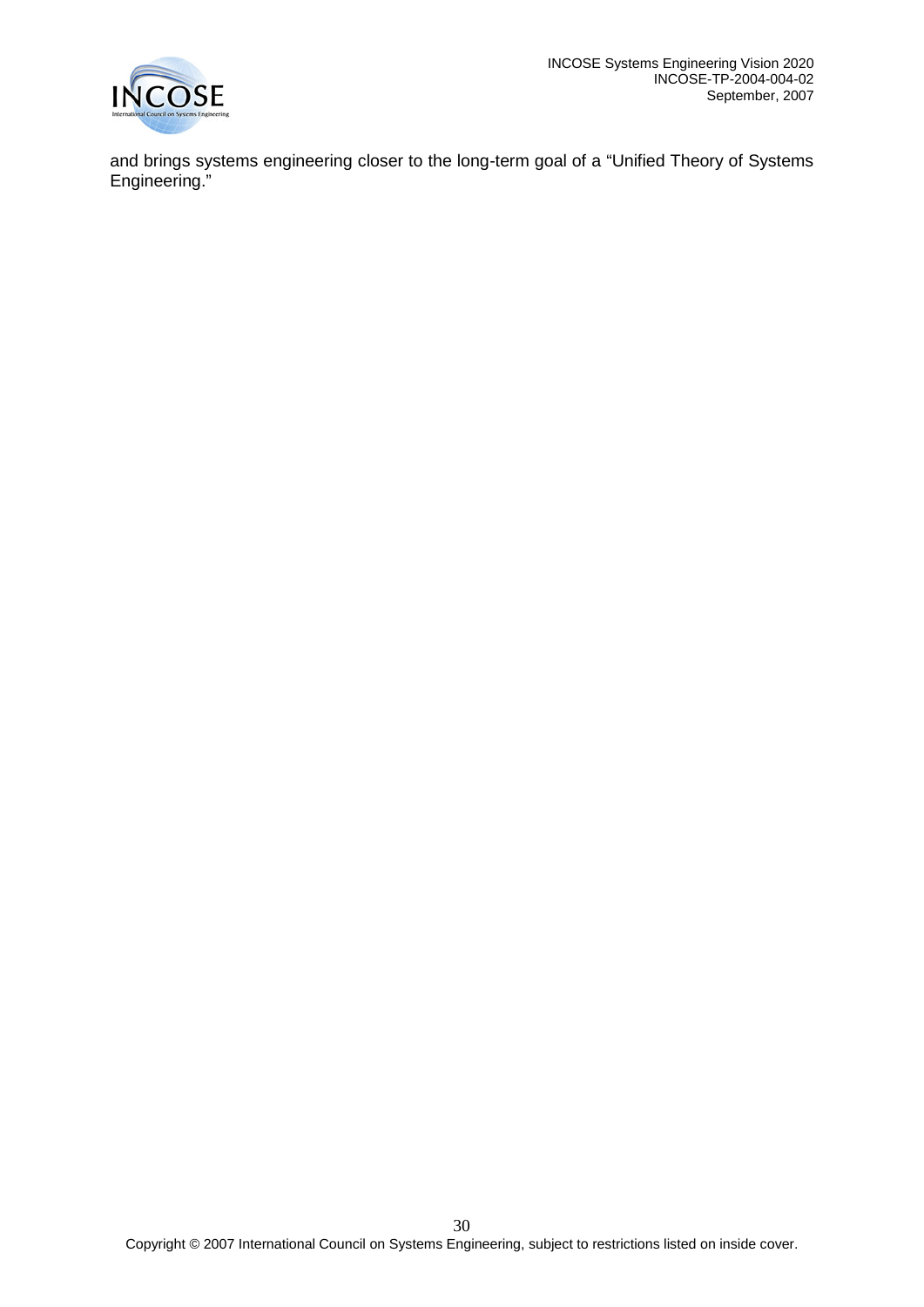

# **Acknowledgements**

<span id="page-30-0"></span>The INCOSE *Systems Engineering Vision 2020* document owes its existence to the efforts of many dedicated individuals over a period of several years. Initial plans for development of a technical vision were decided upon during the INCOSE Board of Directors (BOD) Summit Meeting, March 2002 at Fort Belvoir, Virginia. A group of INCOSE fellows and senior leadership participated in producing an initial strawman entitled *"INCOSE Technical Vision Executive Overview"* in July, 2002. This document addressed systems engineering origins and evolution, the global engineering environment, systems engineering management, processes and technologies, applied systems engineering and trends in engineering education and research.

Under the leadership of Donna Rhodes, then Director for Strategic Planning, the Executive Overview was extended and released as the "*INCOSE Perspectives on Engineering 21st Century Systems*" in August, 2003. The Perspectives paper was "offered as a catalyst for further development of a detailed vision to guide INCOSE and the worldwide systems community to pursue the most promising paths for advancing systems engineering research and practice."

The efforts and insights of the Focus Teams from the 2004 Portland Systems Engineering Technical Vision Workshop provided the stimulation and motivation for the original Version of this document. The following authors wrote additional material based on the Portland workshop results and follow-on discussions:

- Ben Blanchard (Sustainment)
- Eric Honour (Technical Management)
- Jerry Lake (Systems Engineering Standards)
- Rashmi Jain (Systems Engineering Research)
- James Martin (Systems Architecture)
- Jim Schier (Systems Development)
- Andy Sage (Systems Engineering Education)
- Stan Weiss (Manufacturing)

There were more than 65 international participants in the Systems Engineering Vision 2020 Workshop conducted in Scottsdale, Arizona in 2006 from which evolved Version 2.0 of this document. Special mention is given in Table 3 to the focus group leaders, facilitators and recorders who prepared the workshop reports:

Table 3 - Systems Engineering Vision 2020 Focus Groups

| <b>Focus Group Theme</b>               | Leader           | <b>Facilitator</b>      | <b>Recorder</b>     |
|----------------------------------------|------------------|-------------------------|---------------------|
| Global Systems Engineering Environment | <b>Bob Rassa</b> | <b>Hillary Silletto</b> | Ray Hettwer         |
| <b>Future Systems</b>                  | Elmer Hsu        | David Walden            | <b>James Martin</b> |
| Model-based Systems Engineering        | Gerhard Lippner  | Ralf Hartmann           | Sandy Friedenthal   |
| <b>Process Evolution</b>               | Paul Nielsen     | <b>Stuart Arnold</b>    | <b>Gary Roedler</b> |
| <b>Systems Engineering Education</b>   | Mary Good        | Donna Rhodes            | <b>Bill Mackey</b>  |

International review has influenced the final document. Contributions were received from the following organizations: the UK Institution of Engineering and Technology, the Systems Engineering Society of Australia, l'Association Francaise d'Ingenierie Systeme, the American